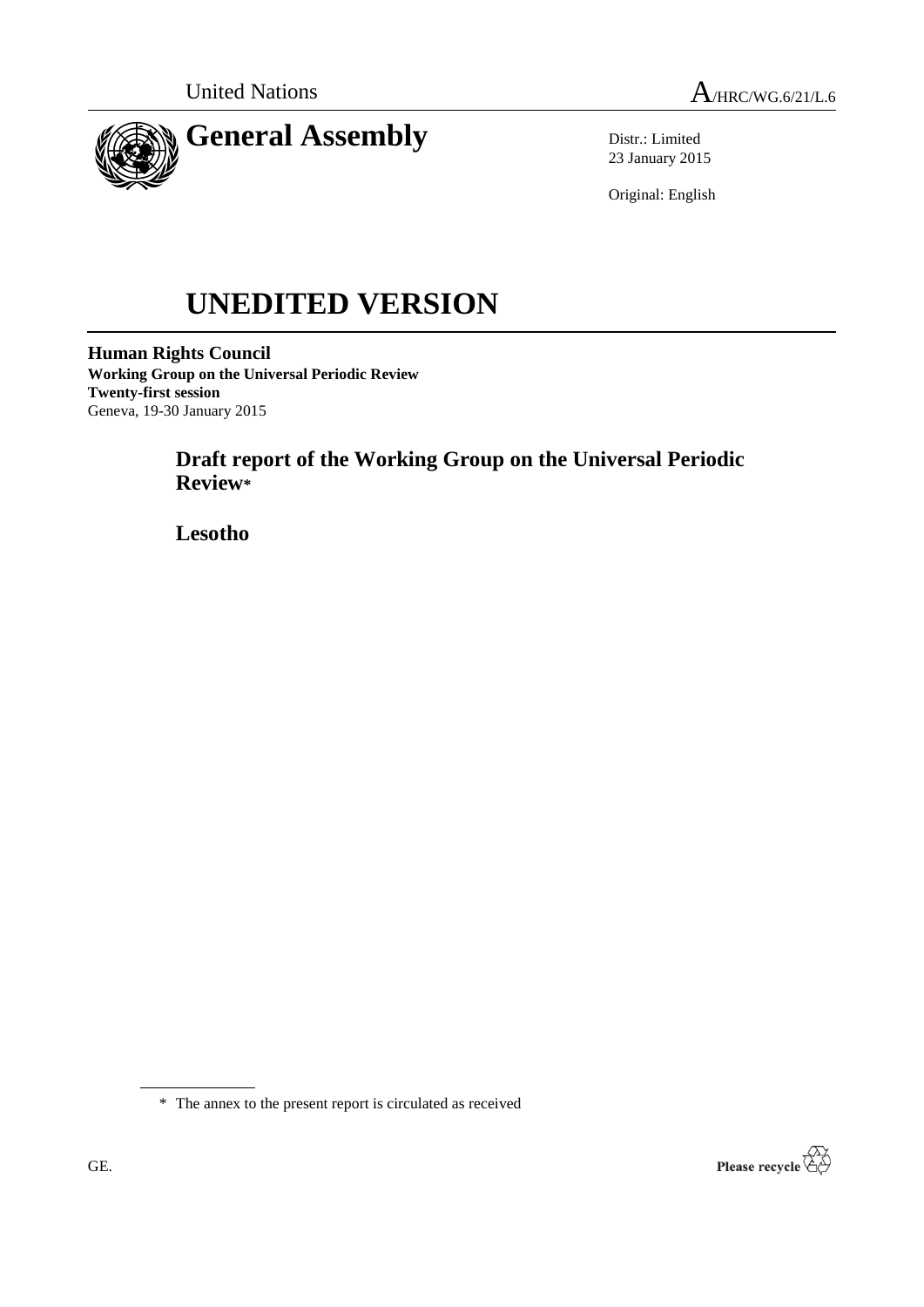## **A/HRC/WG.6/21/L.6**

# Contents

|       |           | Paragraphs  | Page          |
|-------|-----------|-------------|---------------|
|       |           | $1 - 4$     | 3             |
|       |           | $5 - 112$   | 3             |
|       | A.        | $5 - 33$    | $\mathcal{R}$ |
|       | <b>B.</b> | $34 - 112$  | 7             |
| Н.    |           | $113 - 116$ | 14            |
| Annex |           |             |               |
|       |           |             | 25            |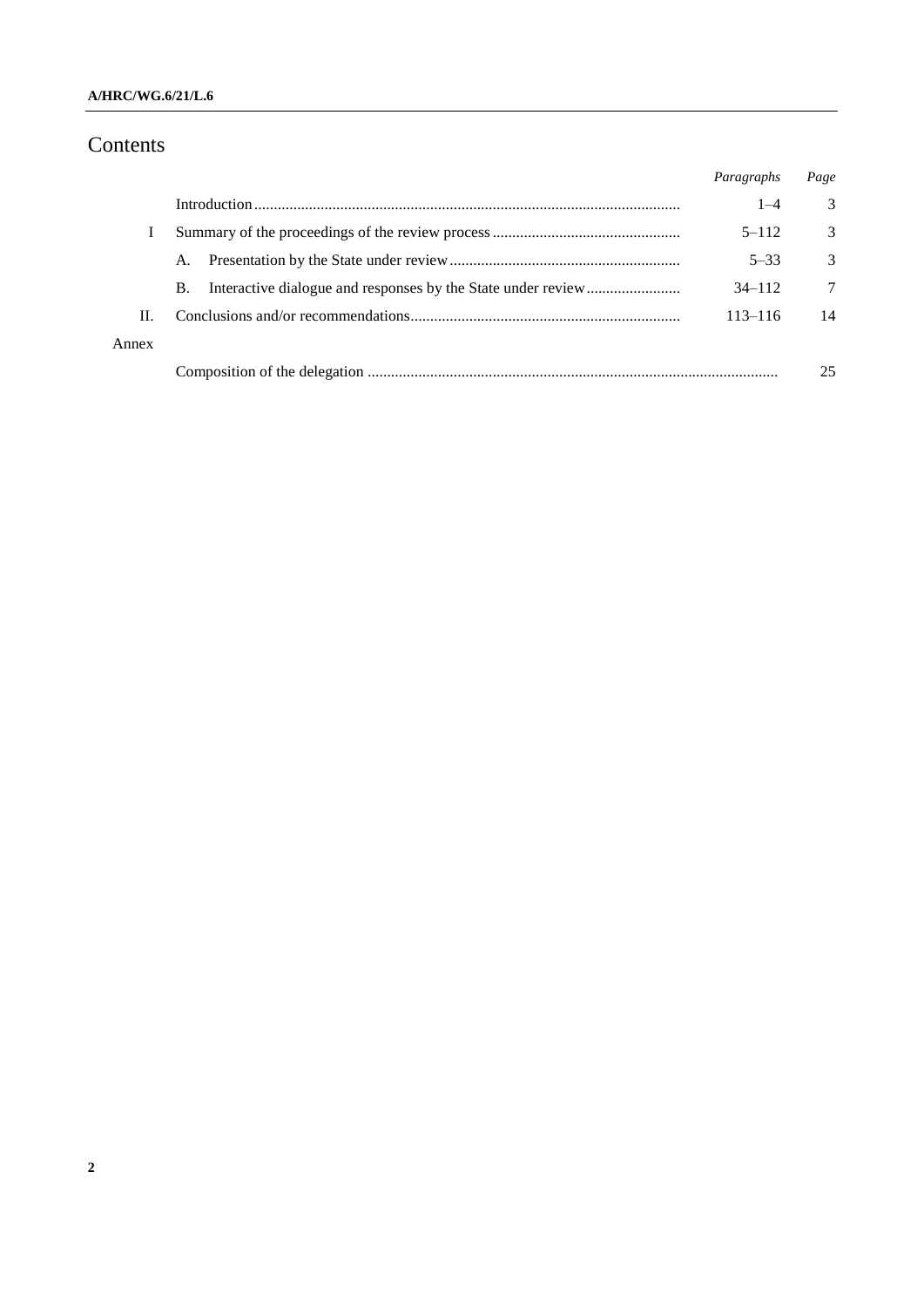# **Introduction**

1. The Working Group on the Universal Periodic Review (UPR), established in accordance with Human Rights Council resolution 5/1 of 18 June 2007, held its twenty-first session from 19 to 30 January 2015. The review of Lesotho was held at the  $6<sup>th</sup>$  meeting on 21 January 2015. The delegation of Lesotho was headed by Mr. Haae Phoofolo. At its  $10^{th}$ meeting held on 23 January 2015, the Working Group adopted the report on Lesotho

2. On 13 January 2015, the Human Rights Council selected the following group of rapporteurs (troika) to facilitate the review of Lesotho: France, Ghana and Maldives.

3. In accordance with paragraph 15 of the annex to resolution 5/1 and paragraph 5 of the annex to resolution 16/21, the following documents were issued for the review of Lesotho:

(a) A national report submitted/written presentation made in accordance with paragraph 15 (a) (A/HRC/WG.6/21/LSO/1);

(b) A compilation prepared by OHCHR in accordance with paragraph 15 (b) (A/HRC/WG.6/21/LSO/2);

(c) A summary prepared by OHCHR in accordance with paragraph 15 (c) (A/HRC/WG.6/21/LSO/3).

4. A list of questions prepared in advance by Germany, Slovenia, Spain, United Kingdom of Great Britain and Northern Ireland, was transmitted to Lesotho through the troika. These questions are available on the extranet of the UPR.

## **I. Summary of the proceedings of the review process**

#### **A. Presentation by the State under review**

5. The delegation expressed its appreciation on behalf of the Kingdom of Lesotho for the opportunity to present the National Report. The preparation of the National Report was participatory and inclusive, and was deliberated on in an open and free atmosphere.

6. In June 2014, His Majesty, King Letsie III, prorogued Parliament in order to pave way for the political parties to solve their differences. Since then, tensions arose between the Coalition Partners and on 30 August 2014, there was an attempted coup. As a call to this crisis, the Southern African Development Community (SADC) held a Double Troika Summit of Heads of State and Governments on 15 September 2014, which lead to the Maseru Facilitation Declaration. Pursuant to this Declaration, Parliament was reconvened on 17 October 2014 and dissolved on 5 December 2014. Elections were set for 28 February 2015. Preparations for those elections by the Independent Electoral Commission have commenced.

7. The delegation recalled that during the review in 2010, Lesotho had accepted 96 recommendations and had rejected 22 recommendations. A work plan was thereafter formulated to ensure coherent implementation of the recommendations. This work plan was a product of stakeholders' consensus and has served as a working tool for stakeholders.

8. Since the last review, Lesotho ratified the Convention for the Protection of All Persons From Enforced Disappearances on 6 December 2013. In 2011, the National Disability and Rehabilitation Policy was adopted, following the ratification of the Convention on the Rights of Persons with Disabilities in 2008. The Protocol on Trafficking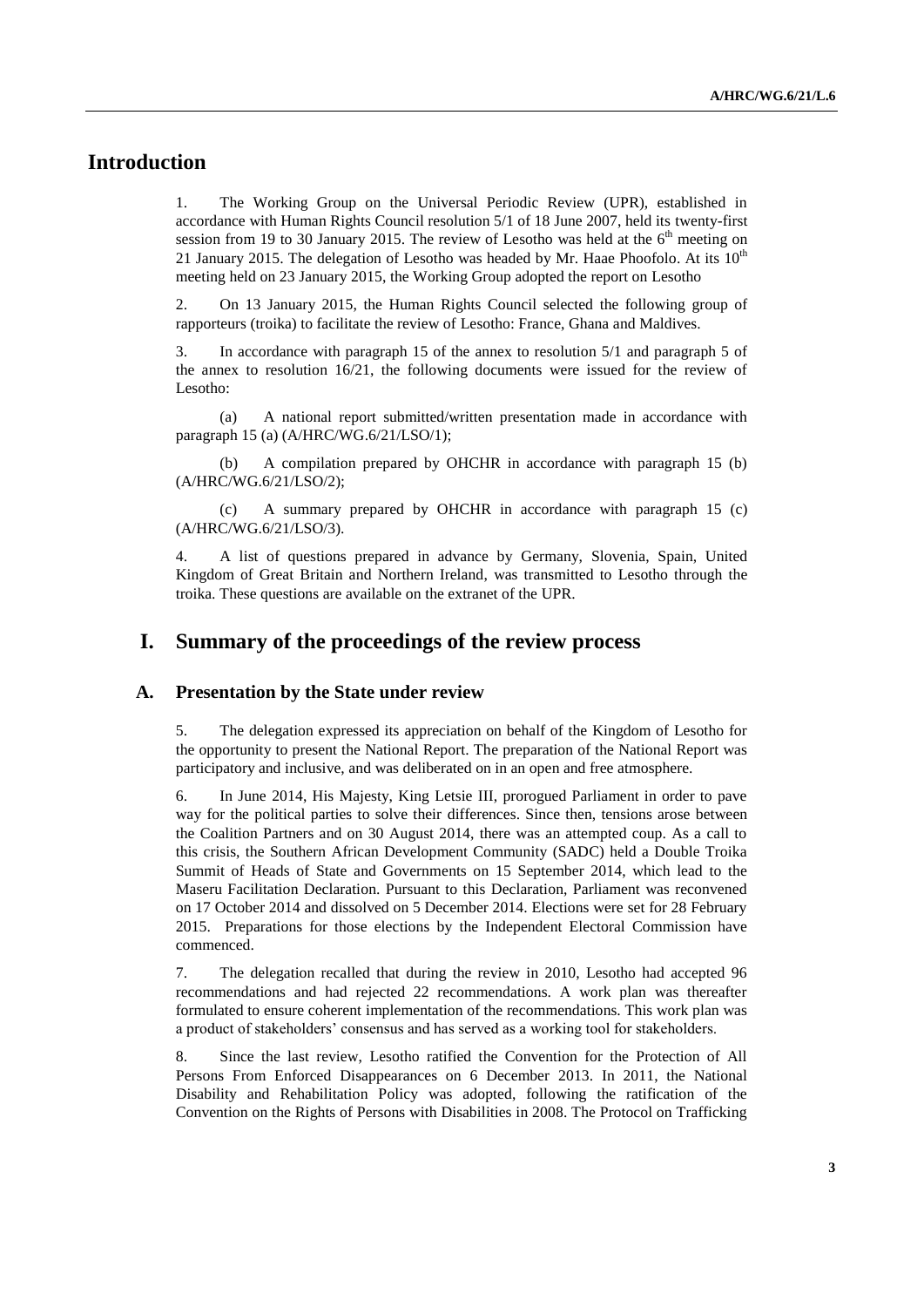in Persons was incorporated into the national framework through the enactment of the Anti-Trafficking in Persons Act, 2011. A National Anti-Trafficking in Persons Strategic Framework and Action Plan 2014-2016 was officially launched in July 2014. The Children's Protection and Welfare Act (CPWA) enacted in 2011 incorporated into the national framework the United Nations Convention on the Rights of the Child and the African Charter on the Rights and Welfare of the Child.

9. In 2011, Lesotho presented its report on the implementation of the Convention on All Forms of Discrimination Against Women (CEDAW) to the CEDAW Committee. The report on the Convention on the Rights of the Child has been submitted to the relevant Committee. Draft reports on the implementation of the International Covenant on Civil and Political Rights, International Covenant on Economic, Social and Cultural Rights and the Convention Against Torture, were awaiting Cabinet approval. Once approved, those reports will be submitted to the respective treaty monitoring bodies. The draft report on the International Covenant on Elimination of All Forms of Racial Discrimination was awaiting validation by stakeholders.

10. At the regional level, the report on the African Charter on the Rights and Welfare of the Child has been submitted while the report on the African Charter on Human and People's Rights is awaiting stakeholders' validation before submission to Cabinet for approval. This was a clear indication that despite resource constraints, Lesotho was making great strides to report under the various treaties.

11. Plans to set up a Human Rights Commission were underway. In 2011, the 6th Amendment of the Constitution which enshrined the establishment of the Human Rights Commission was passed by Parliament. A Human Rights Commission Bill was in place and has been awarded a certificate of approval from the Attorney General's Chambers. The Bill has also been considered by Cabinet and will be presented before the 9th Parliament for promulgation into law. The Government will continue to strive towards the operationalization of the Commission. Workshops have been held for the media, members of Parliament, youth, inmates and the correctional service staff on the work of the envisaged Commission.

12. Workshops had been held for persons with disabilities, teachers, members of Parliament and the judiciary for the purposes of highlighting human rights issues. In commemoration of international human rights day, the Minister delivered a statement on the theme of year. Gatherings to discuss various thematic areas of human rights were also held for the general public.

13. The African Commission on Human and Peoples' Rights visited Lesotho on a promotional mission in 2012. The mission comprised of the Special Rapporteur on Freedom of Expression and Access to Information and the Special Rapporteur on Prisons and places of detention. Their recommendations were presently being implemented by Government.

14. Poverty was rife with more than half of the population living below the poverty line. This was mainly to due to land degradation and climate change; particularly persistent drought, flooding and early frost which have caused low agricultural productivity in recent years. The worsening food deficit as well as the increasing retrenchment of Basotho working abroad contributed to poverty.

15. To address the problem of agricultural decline, in the 2013-14 financial year, the Ministry of Agriculture was allocated a 43 percent increase in budget, which enabled the subsidising of agricultural inputs such as seed, fertilizers, herbicides and insecticides. Poverty reduction programmes and policies have been formulated, such as the National Strategic Development Plan (NSDP) which served as an implementation strategy for the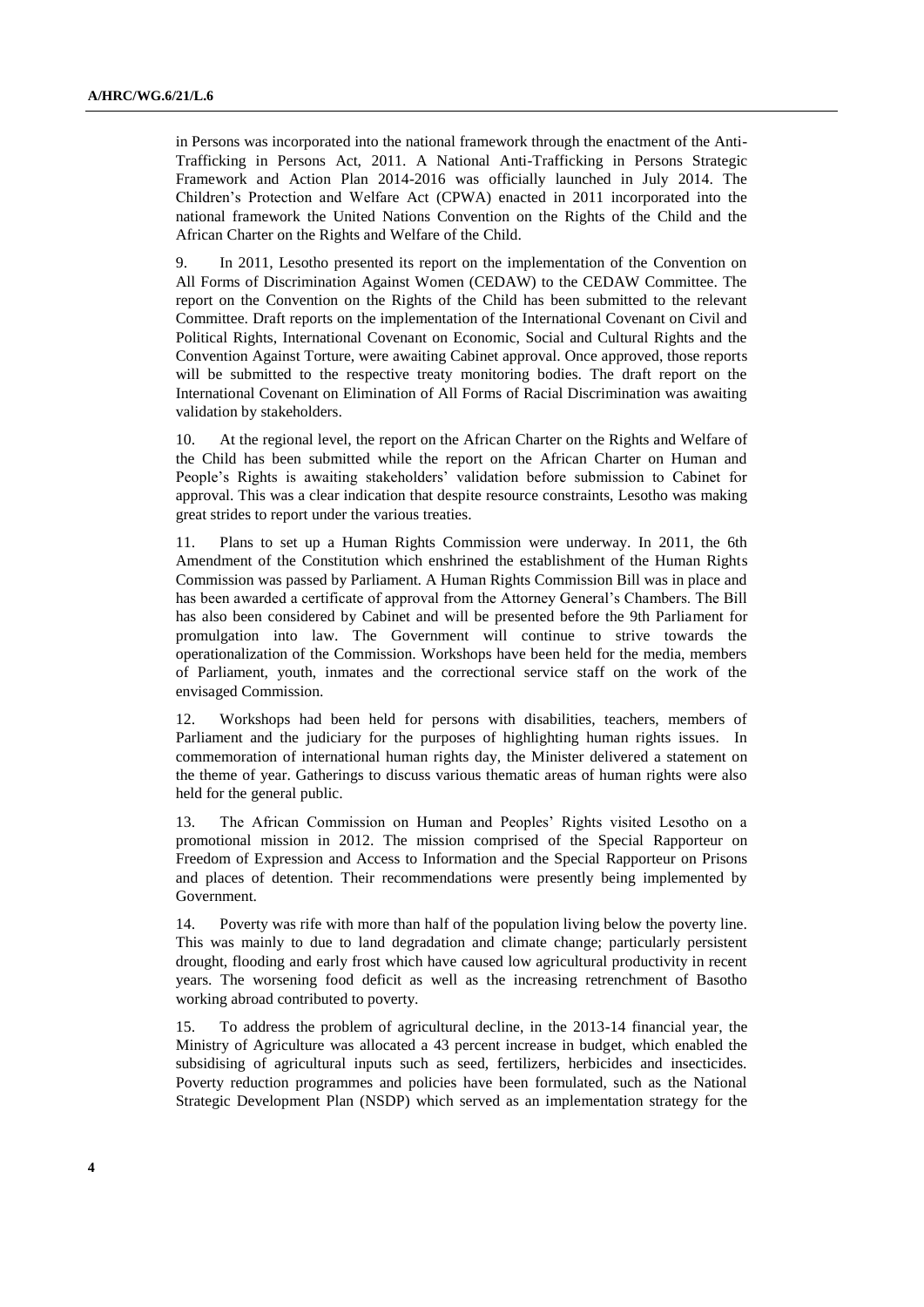National Vision 2020 for the next five years. The NSDP was expected to reduce poverty and achieve sustainable development.

16. Lesotho was on track to achieving the Millennium Development Goals (MDGs) relating to primary education, gender equality and empowerment of women. Efforts will be doubled to achieve the remaining MDGs in the post 2015 period. Lesotho will mobilize more development partners and exert decisive leadership to attain National Vision 2020 as the MDGs bear a close relationship to the 7 pillars of the National Vision 2020.

17. With regard to education, free learning materials were provided, qualified teachers were employed and new schools were constructed in remote and rural areas, which were accessible to persons with disabilities. Additional classrooms in existing schools have also been built. There was a sharp increase in the number of literate women and the school enrolment and completion rates were higher for girls than boys.

18. HIV and AIDS have had a devastating impact on the population and health care system. Various efforts have been undertaken, including awareness campaigns, testing and treatment, male circumcision and Prevention of Mother to Child Transmission (PMTCT) where all HIV infected pregnant women enrolled for PMTCT services were eligible to receive lifelong antiretroviral therapy. There was also a current national HIV and AIDS Strategic Plan.

19. Infant and child mortality has risen in recent years as a result of pneumonia, malnutrition, measles, HIV and AIDS, and diarrhoea. In addition to the subsidized fees and free maternal and health services at health centres, other Government interventions included the integrated Management of Childhood Illnesses Strategy, PMTCT programmes, and policies such as National Health Sector Policy with its Strategic Plan and the Young Child Feeding, Also, services for women and children have improved. More than six hundred village women have been trained and employed to visit pregnant women regularly and to encourage them to visit health centres.

20. There has been an increase in human trafficking where women and children fell prey to fictitious promises of employment and other means of earning a living. The Government has taken steps to ensure protection of those vulnerable groups through the enactment of the Anti- Trafficking in Persons Act 2011, implemented through the National Anti-Trafficking in Persons Strategic Framework and Action Plan 2014-16. The Ministry of Home Affairs has spear headed a multi-sectorial team on anti-trafficking and there were partnerships with civil society organizations and community networks to address human trafficking through intensive community awareness raising campaigns.

21. Lesotho was dedicated to achieving the principles of gender equality, nondiscrimination and promotion of women's rights, as illustrated by the appointment of women to high decision making positions, such as the Ombudsman and the Chief Justice, and the adoption of a national action plan to end gender based violence against women. Capacity-building training sessions on gender issues and gender-based violence have been held for the Police, Judges, Magistrates, Prosecutors, Chiefs, and Traditional and Religious Leaders.

22. The best interests of the child remained at the core of the Government's agenda. The Children's Protection and Welfare Act 2011 provided for the right to education, health and opinion of all children and protected children against exploitation and child labour. It also made provision for a Children's Court which was now operational. Within the Ministry of Social Development, there was a department of children's services tasked with the care, protection and development of children.

23. On the issue of corruption, the Directorate of Corruption and Economic Offences (DCEO) has been established and a National Anti-Corruption Strategy and Action Plan has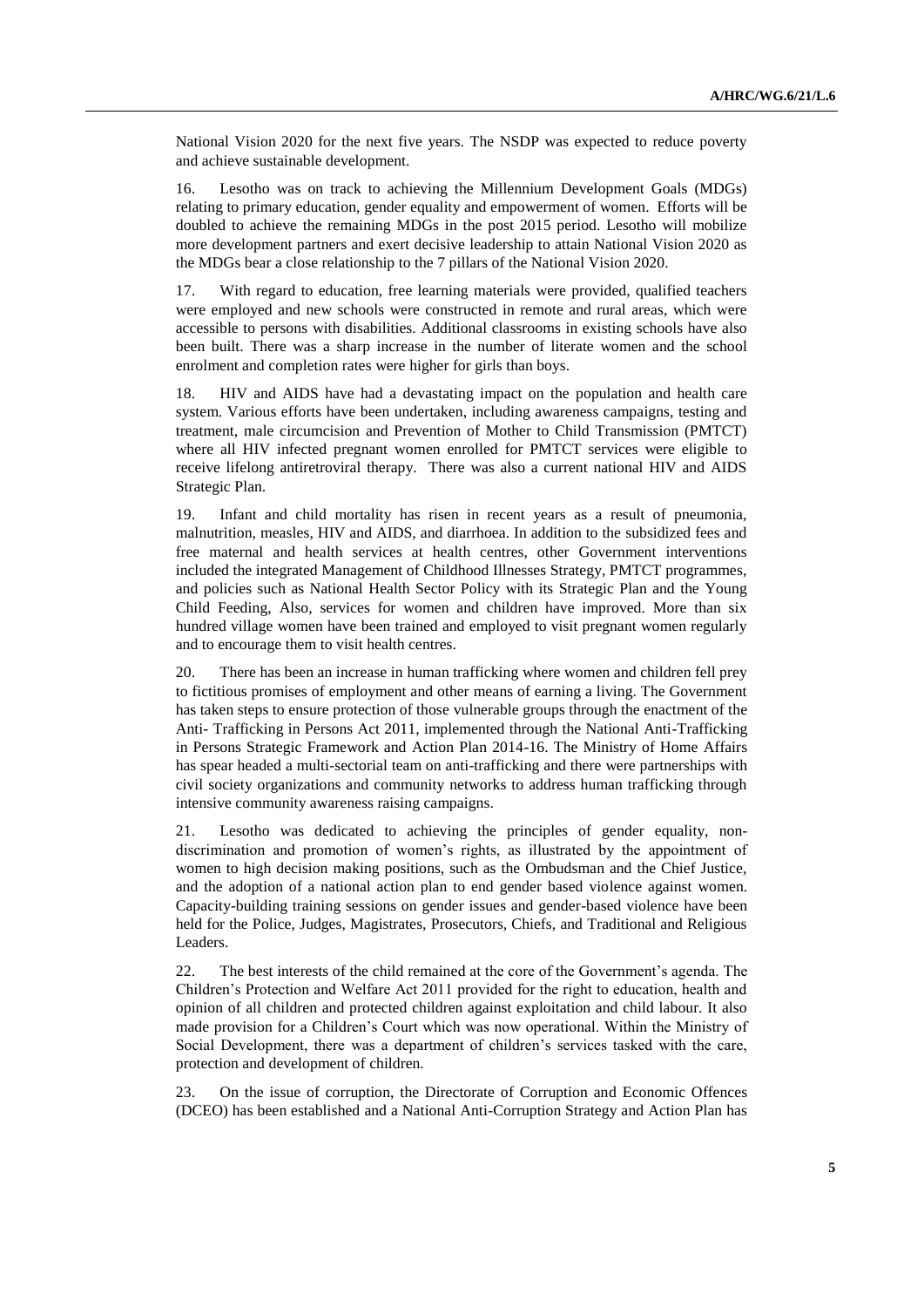been formulated. There is also the Prevention of Corruption Bill 2013 which seeks to strengthen the legislative and institutional framework and elevate the DCEO to that of a Commission.

24. Old correctional facilities were being demolished and new ones built. A fulltime HIV and AIDS coordinator has been employed and HIV testing, counselling and treatment were provided. Condoms were being provided and all correctional facilities had a nurse and dispensary to attend to minor illnesses. All inmates received free medical care in Government hospitals.

25. In response to advance questions, the delegation stated that the CPWA has curbed child labour. Labour Inspectors may now inspect the formal sector to ascertain the existence of child labour and may investigate crimes relating to worst forms of child labour. However, there was no available statistics on reported cases in the Children's Court. A programme on the elimination of child labour involving various stakeholders was currently being developed.

26. Awareness raising and educational campaigns on gender based violence continued to be held in an effort to prevent and combat domestic violence. There was a support programme for victims, which included counselling. The 6th Amendment of the Constitution Act of 2011, enhanced the support available to victims. Alleged perpetrators were prosecuted. The Domestic Violence Bill was referred back for further consultations and research and as a result, with new drafting instructions.

27. The reservation to Article 2 of CEDAW was partially withdrawn in 2004, and the reservations remained only with regard to succession to the throne and to chieftainship. An elected Government has to be considerate to the traditional values of the society that forms its electorate.

28. Lesotho retained the death penalty under Statutory Law as a form of deterrence. However, the death penalty has not been carried out since 1995. There were appropriate safeguards in place such as the Pardon's Committee and the prerogative of mercy by His Majesty the King. Nonetheless, the Government took note of the international trend towards abolition of death penalty.

29. With regards to the administration of justice, reforms have been undertaken to mitigate the backlog of cases and to modernize the operations of the judiciary, which included the introduction of a case management tool in the High Court and the establishment of small claims procedure in the magistrate court.

30. The Government continued to renovate and refurbish correctional facilities throughout the 10 districts, notwithstanding budget limitations. The use of restorative justice and other alternative dispute resolution mechanisms has been scaled up and the courts also impose non-custodial sentences including community service sentences, to reduce the overcrowding in correctional facilities.

31. Lesotho was committed to preventing illicit trafficking of conventional arms. The International Convention on Conventional Weapons has been ratified and the Arms Trade Treaty has been signed. The Internal Security (Arms and Ammunition) Act of 1966 prohibited the possession, sale or transfer of a fire arm and or ammunition without a license. In March 2009, the Counter Crime Unit was established and tasked with searching for unlicensed firearms and arresting alleged perpetrators.

32. Lesotho has the ambition to expeditiously adopt the best human rights practices, which were dependent on the availability of resources and capacity, and the receptiveness of the society for whom human rights exists.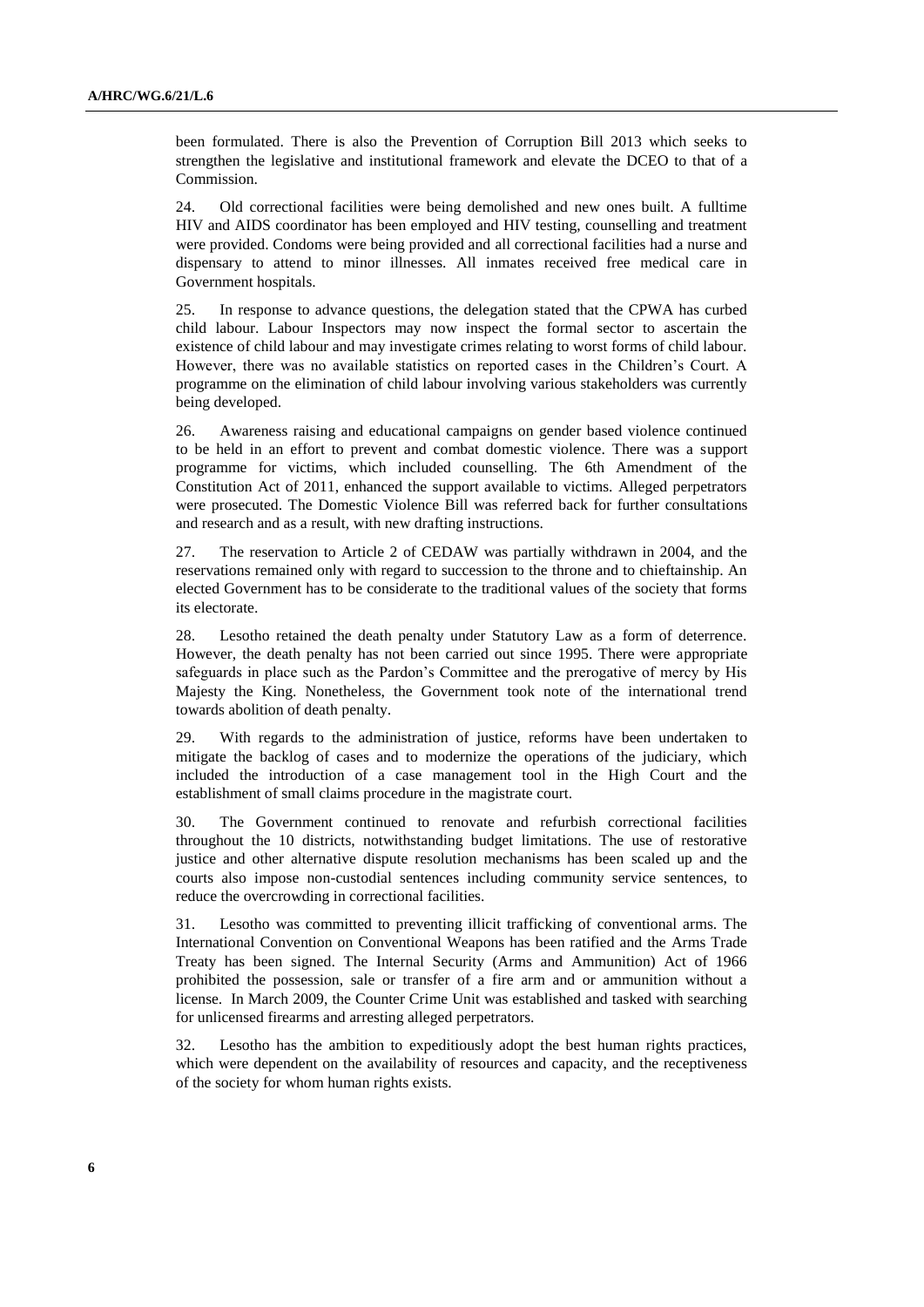33. Lesotho appreciated the technical and financial support as well as the good cooperation received from several United Nations Agencies and countries. The delegation also expressed appreciation for the cooperation received in the preparation of the National Report and for the advanced questions received, and looked forward to a constructive dialogue.

### **B. Interactive dialogue and responses by the State under review**

34. During the interactive dialogue, 64 delegations made statements. Recommendations made during the dialogue are to be found in section II of the present report.

35. Democratic Republic of the Congo commended Lesotho's progress and willingness to improve human rights, despite challenges. It noted the Strategic National Development Plan aimed at reducing poverty, free education, and measures to combat corruption and promote the rights of women, children, elderly and persons with disabilities. It welcomed the international cooperation with Lesotho.

36. Denmark noted permission granted to allow bodies such as the International Committee of the Red Cross to visit and inspect correctional institutions and make recommendations, but noted that it had not taken steps towards ratifying OP CAT. It also referred to a CAT Initiative which aims to assist governments overcome obstacles to ratification and implementation of the Convention, as an avenue to assist Lesotho.

37. Djibouti appreciated Lesotho's efforts to comply with previous recommendations despite challenges. It congratulated the adoption of Law for the protection and well-being of children and persons with disabilities. It called on the international community to provide technical assistance to Lesotho.

38. Egypt noted the approach taken by Lesotho regarding the promotion of human rights in the country and significant steps taken to establish the Children's Court; to enact that Anti-trafficking in Persons Act (2011), the Children's Protection and Welfare Act (2011), and the Education Act (2010) providing for free and compulsory primary education.

39. Ethiopia noted the achievements in the areas of peace and political stability, gender equality, dispensation of Justice, registration of high literacy rate, human resource development, and increased coverage of provision of public service. It noted with appreciation the emphasis to alleviate poverty, ensure food security and reduce employment.

40. France commended progress to stabilize Lesotho after the political crisis of 2014 and wished that the general elections of 2015 will take place in line with democratic rules and human rights. It congratulated ICPPED ratification.

41. Gabon noted the ratification of a number of international human rights instruments, the adoption of a law on child welfare, the adoption of measures for orphans, children and other vulnerable populations to guarantee their rights to education and health.

42. Germany welcomed the progress made in the fields of child protection, elimination of discrimination against women and political participation of women since the last UPR. It remained concerned about continued high prevalence of violence against women, issues of discrimination and non-equality as well as child sexual abuse, forced child/early marriage, child labor.

43. Ghana commended the establishment of a national human rights commission and hoped that it would be operational in full compliance with the Paris Principles. It also commended the Anti-Trafficking in Persons Act and the Children's Protection and Welfare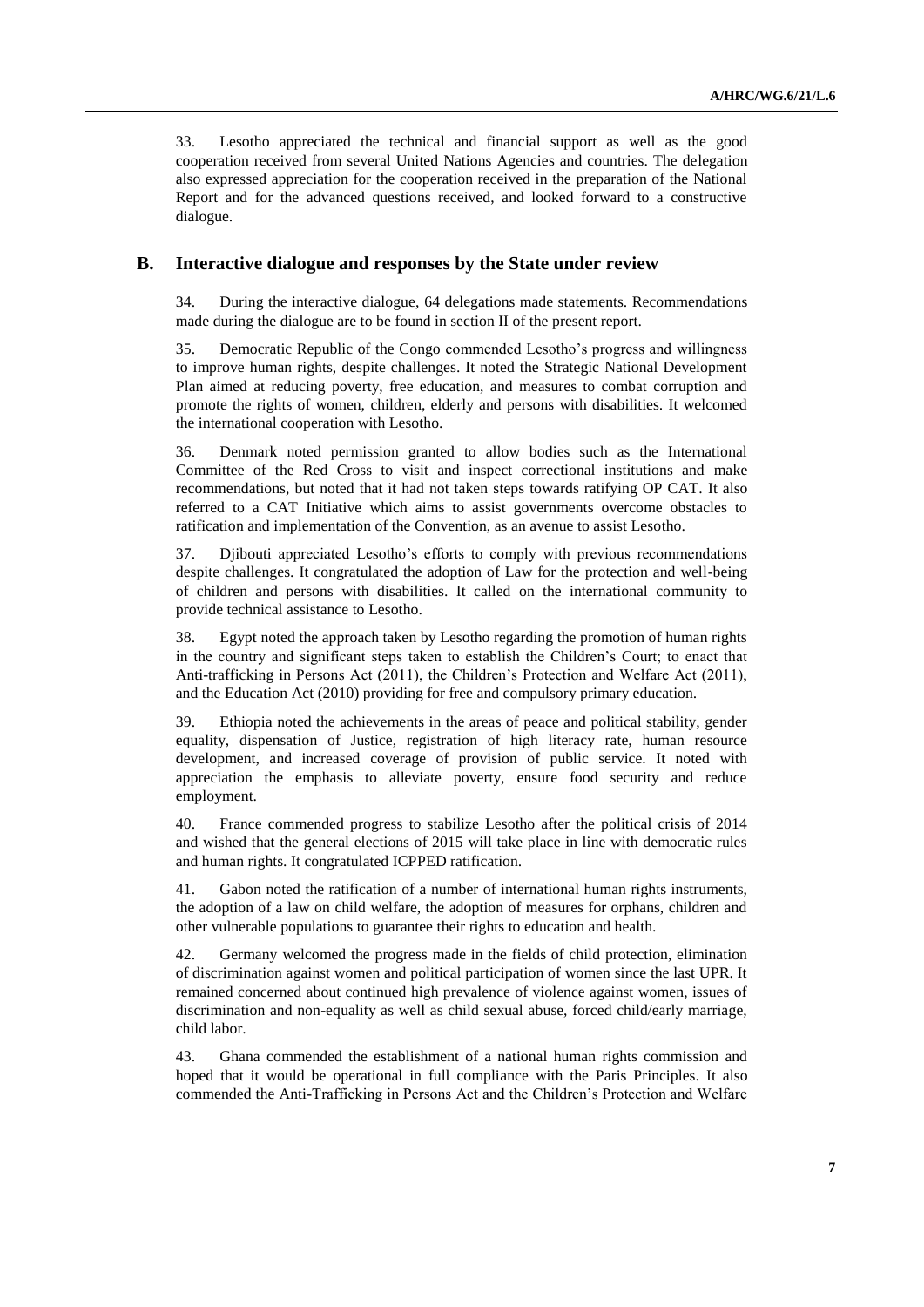Act, and shared concerns expressed by CEDAW about the high incidence in trafficking in women and girls.

44. Indonesia noted that Lesotho was on track to achieve the Millennium Development Goals on universal primary education and promoting gender equality and empowerment of women. It appreciated the draft National Policy on Social Development and hoped that it would be approved and implemented immediately. It further noted that corruption remains one of the prevalent factors hindering development.

45. Ireland congratulated Lesotho for the progress achieved towards gender equality, but remained concerned at the level of discrimination that women still encounter in the public and private sphere. It welcomed efforts to tackle the high rates of infant and maternal mortality and noted in particular that child mortality rates remain alarmingly high.

46. Italy commended the upholding of a de facto moratorium on the death penalty, welcomed the enactment of the Legal Capacity of Married Persons Act of 2006, and commended the adoption of a number of policies that enhance protection and promotion of the rights of the child.

47. Kuwait appreciated efforts to enhance the normative and institutional framework for the promotion and protection of human rights. It valued also the procedural steps towards the implementation of the accepted recommendations of the first review, aiming at additional achievements towards the protection of human rights and freedoms.

48. Latvia congratulated Lesotho for the various laws, action plans and campaigns to protect and enhance women rights. It welcomed the adoption of the CPWA as well as the national strategic plan on vulnerable children. Latvia recognised efforts to achieve the MDG target for universal primary education, but remained that the lack of registration of births resulted in the denial of essential services.

49. Libya noted the progress made in promoting and protecting human rights. It commended the ratification of many treaties, including the International Convention for the Protection of All Persons from Enforced Disappearance, Convention on the Rights of Persons with Disabilities and the Protocol on Trafficking in persons.

50. Mali noted the ratification of several international human rights instruments and compliance of national laws with international commitments. It also welcomed actions to better protect the rights of persons with disabilities and other vulnerable groups and positive initiatives to achieve the Millennium Development Goals.

51. Mauritius commended implementing most of the recommendation and developing various Action Plans since its last review. It encouraged pursuing the development of its National Human Rights Policy. It welcomed the initiatives to establish Human Rights Commission and in this regard suggested to consider availing itself of the experiences of Mauritius

52. Mexico took note of ICPPED ratification, the adoption of the Action Plan against human trafficking and the implementation of Law for the protection and well-being of children. While acknowledging progress and challenges, Mexico raised concern about overdue reports to treaty bodies. Mexico made available its best practices.

53. Montenegro requested to know about the activities undertaken to make the national human rights commission operational, the reasons for the lack of cooperation with treaty bodies and activities undertaken to incorporate CEDAW into the domestic legal system. It welcomed the ratification of ICPPED.

54. Morocco welcomed the ratification of the ICPPED and the launch of the action plan against trafficking in persons. It commended Lesotho for efforts in the area of education.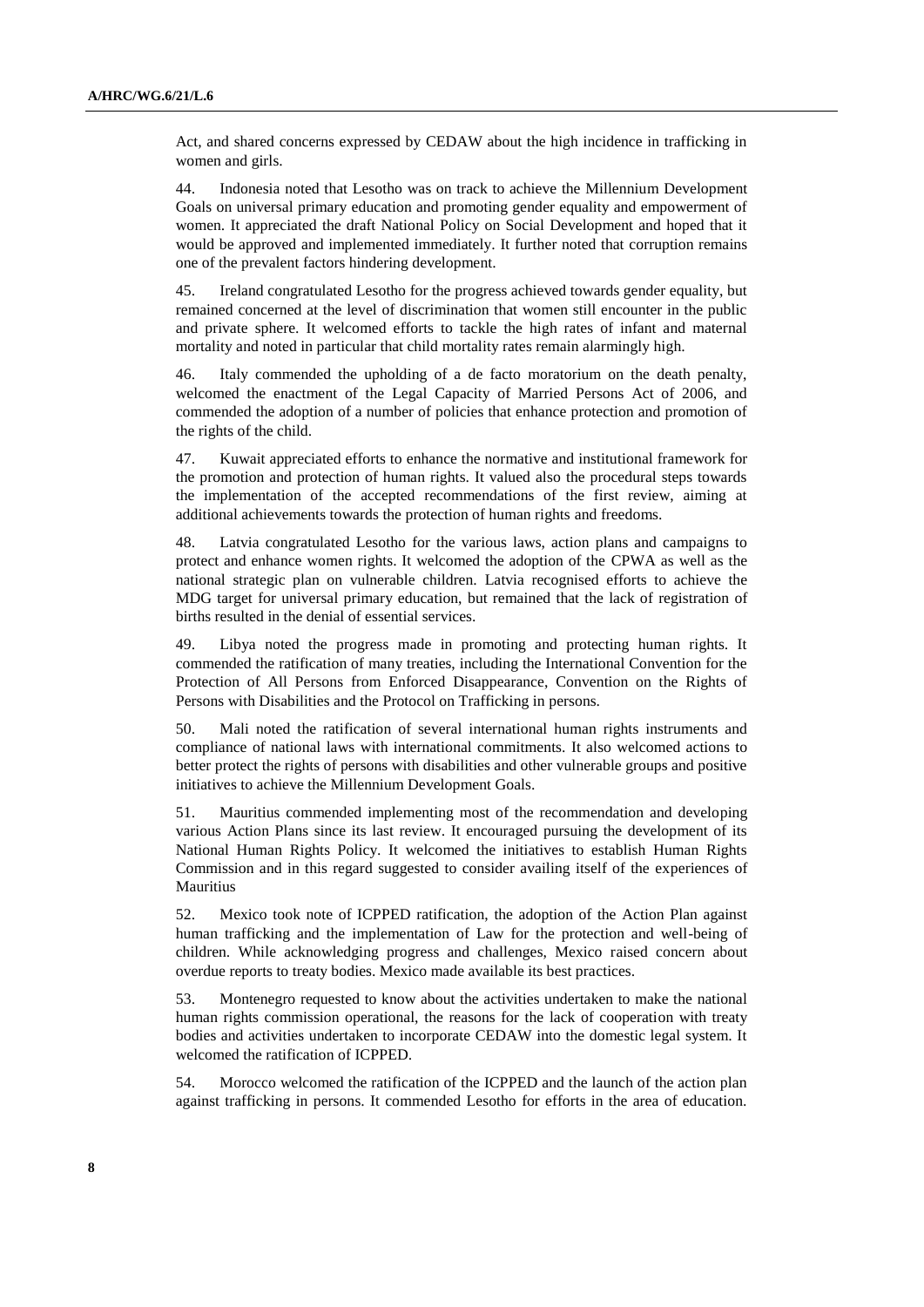Morocco encouraged consolidation of efforts in the area of the judicial reform and the fight against corruption

55. Mozambique commended Lesotho for adopting the National Disability and Rehabilitation Policy in 2011. They noted that Lesotho was on track to achieve the goals on universal primary education and gender equality and women empowerment**.** They welcomed the National Identity Card Act 2011, which gave women the right to apply for an identity card without their husband's authorization.

56. Namibia commended Lesotho on efforts made to implement the recommendations, from the first review, despite several challenges. It appreciated the passing of the CPWA, which, aimed to enhance, promotion, protection and realization of rights and welfare of children. Namibia commended the continued progress made to reduce poverty, particularly though social grants to the old-aged and orphans and vulnerable children.

57. The Netherlands commended Lesotho for the enactment of the CPWA and appreciated the efforts taken to protect children in vulnerable circumstances. It remained concerned about domestic violence against women and violence committed by the intimate partner, as well as the absence of a specific prohibition of discrimination against women in domestic law.

58. New Zealand welcomed efforts to ensure free and fair elections in February 2015 and was pleased to work with Lesotho and to share experiences in this regard. It commended progress regarding representation of women in the political sphere and welcomed commitment to greater transparency and accountability through the fight against corruption.

59. The Niger commended progress since the first review, inter alia, the creation of the National Human Rights Commission, the adoption of Laws for the protection and wellbeing of children and to combat human trafficking, and the implementation of a National Action Plan to combat violence against women. It encouraged Lesotho to reach the objectives of its Strategic National Development Plan.

60. The Philippines lauded the progress made by Lesotho despite the resources and capacity constraints, most notably the enactment of the Anti-trafficking in Persons Act and the CPWA. It recognized the need for stronger partnerships to further strengthen the implementation of policies, particularly, in the realization of socio-economic rights.

61. Portugal noted that Lesotho had one of the highest literacy rates in sub-Saharan Africa, and that Lesotho was on track to achieving the MDG 2, concerning primary education. Portugal was concerned about the disadvantaged situation of girls in accessing education, as well as reports on sexual violence and abuses committed in schools.

62. The Russian Federation took positive note of the implementation of the international legal instruments. It commended Lesotho for the adoption of national legislation aimed at improving the human rights situation.

63. Rwanda congratulated initiatives aimed at addressing poverty reduction and ensuring economic development, commended the establishment of a National Strategic Development Plan, improvement of water supply and sanitation, the domestication of the Protocol on Trafficking in Persons, and urged the international community to provide technical assistance and capacity building including in setting up the National Human Rights Commission.

64. Senegal congratulated several initiatives to promote human rights, notably the adoption of Law for the protection and well-being of children, and the formulation of a national policy on persons with disabilities and of an action plan against human trafficking. It called on the international community to provide technical assistance to Lesotho.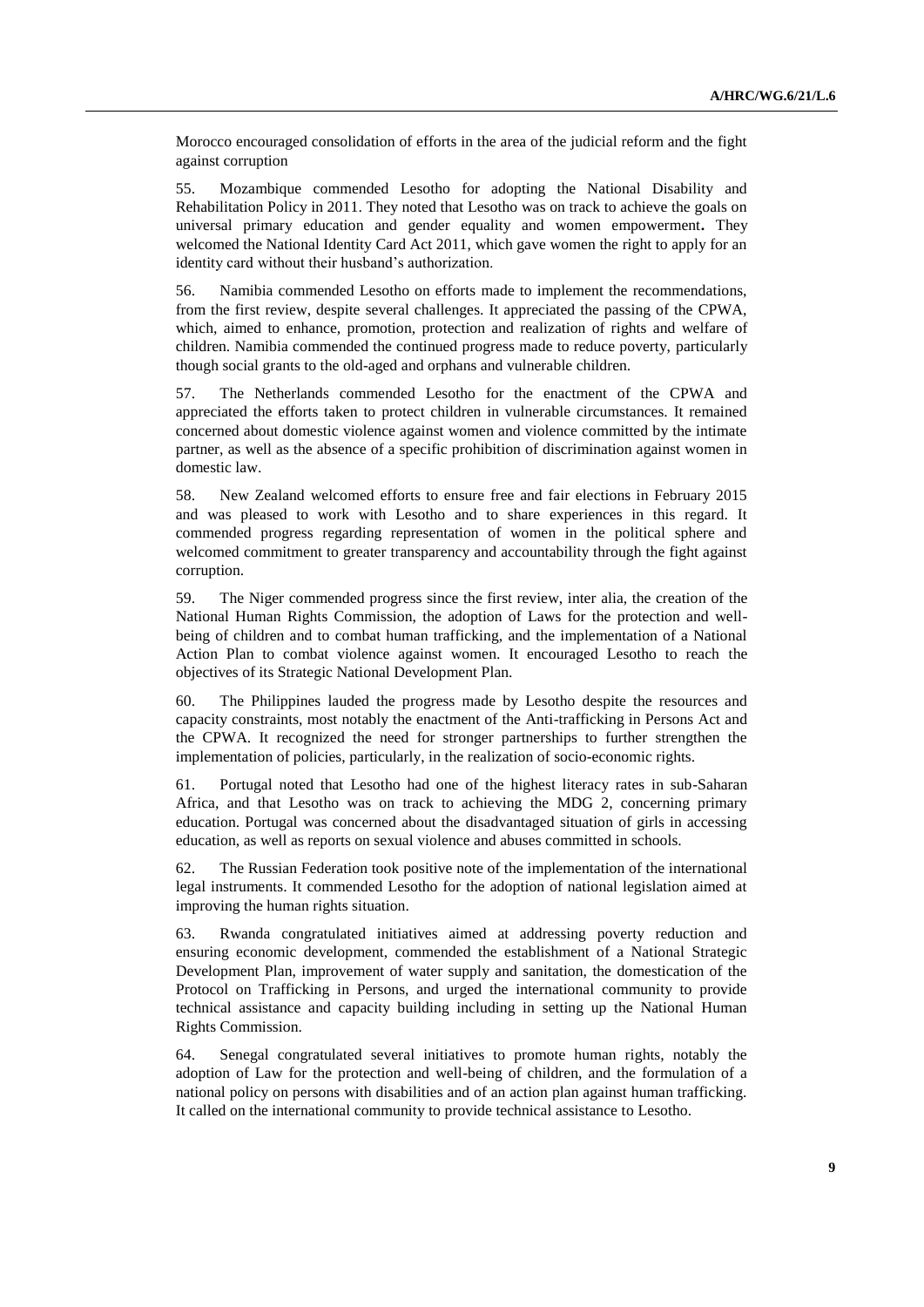65. Sierra Leone commended the children's court, special measures on political participation of women, progress in providing free, gender balanced education, ongoing efforts aimed at reducing the spread of HIV/AIDS, and noted that a sustainable natural disaster risk reduction strategy is crucial for economic development. It was also concerned about capacity gaps in the health sectors and encouraged international support to develop a sound health system as well as legislation prohibiting discrimination against women.

66. Singapore noted the emphasis on raising socio-economic standards and took positive note of the National Strategic Development Plan. It further noted the efforts to fight HIV/AIDS, including through prevention, care and treatment; as well as to improve service delivery by rolling out services and resources in rural areas.

67. Slovenia welcomed the Children's Protection and Welfare Act and the increase of the age of criminal responsibility, improved water supply and sanitation, high levels of investment in education, measures taken to combat the spread of HIV, the National Action Plan to end Gender Based Violence, and measures to promote gender equality. It was concerned by discriminatory practices entrenched in customs, beliefs and traditions.

68. South Africa commended having signed and ratified most of the international and regional human rights instruments. It reaffirmed continued support of SADC efforts in the promotion of peace and security and encouraged continuing all efforts towards the promotion, protection and fulfillment of all human rights, including the Right to Development.

69. The delegation stated that there were plans to resuscitate the National AIDS Commission. There was a Government policy paper on the protection of children in rural areas, especially herd boys, which includes ensuring that they receive an education. Allegations of excessive use of force by the security forces, over the last few months, were being investigated with the assistance of SADC. On completion of this investigation, perpetrators will be accountable in accordance with the law.

70. The delegation recalled it earlier comments with regard to the establishment of a national human rights institution and emphasised that relevant bill will be before the  $9<sup>th</sup>$ Parliament for promulgation into law. On the issue of the death penalty, the delegation reiterated that since 1995, there has been no execution of the death penalty.

71. With regard to the reservation to Article 2 of CEDAW, the delegation stated that Lesotho was moving step-by-step towards lifting this reservation. The delegation explained that Lesotho was bound by her traditions which developed a nation. To take people away from those traditions was not easy and involved a lot dialogue, which the Government was engaged in, especially on the issue of Chieftainship of women. Discussions were taking place with the objective of reviewing the Constitution and relevant law.

72. On the issue of corruption, active measures have been taken by the Government to strengthen the anti-corruption institution. High profile people were being brought to justice to show the seriousness of Government in stopping corruption. The delegation stated that the Government was working hard to reduce infant and maternal mortality and provided information of the village health workers programme in this regard. With regard to persons with disabilities, the delegation informed of the policy that was in place to protect the rights of such persons, which will eventually culminate into an act of Parliament.

73. The delegation stated that LGBTI persons have not been prosecuted and emphasised that this matter was sensitive to the culture and society in Lesotho. The Government was engaged in dialogue on this issue with a view to reaching consensus.

74. A disaster risk management programme was in place, within which there was a health and nutrition committee, comprising of various stakeholders including Government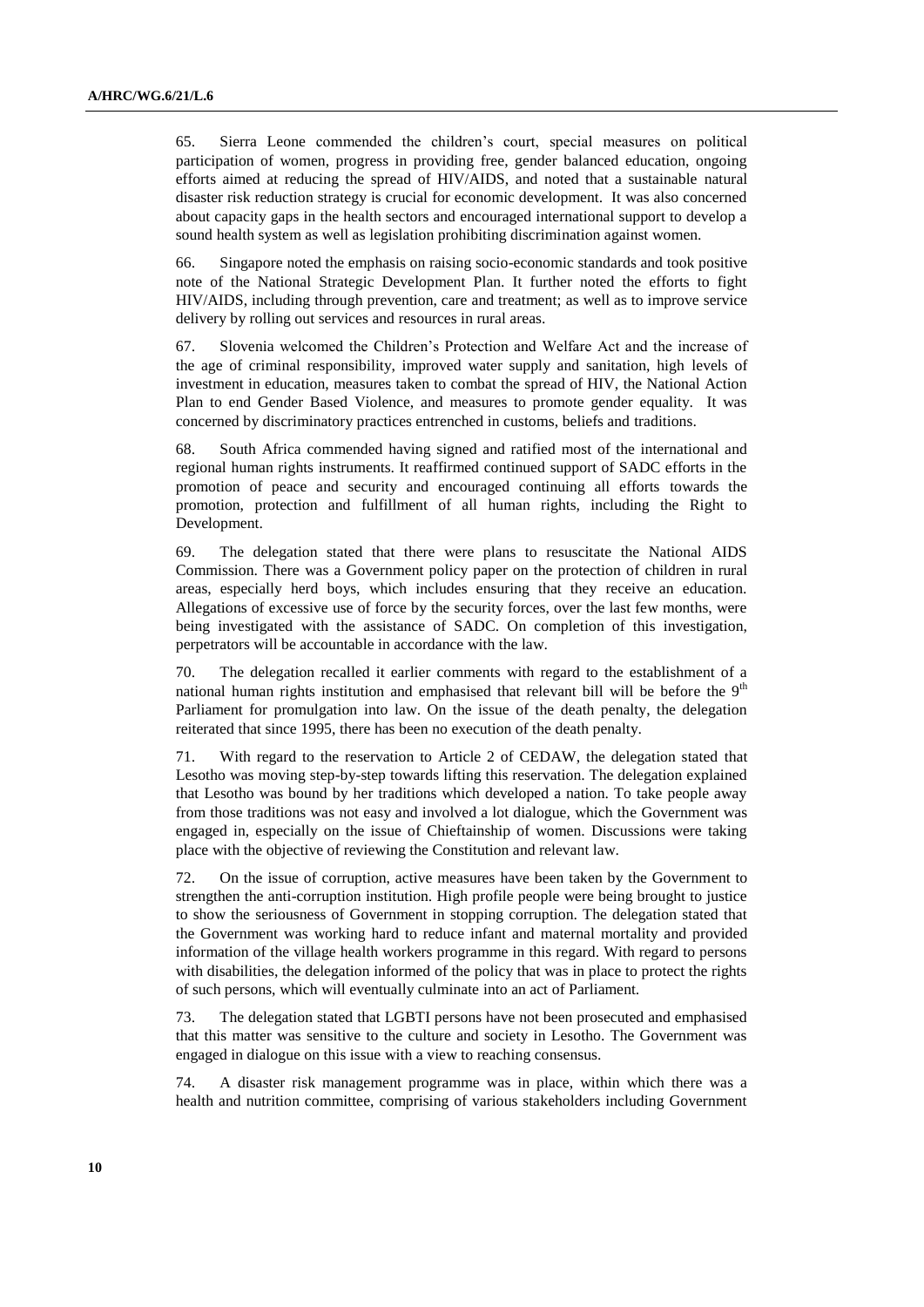ministries, development partners and non-governmental organisations. There were also district and village disaster management teams.

75. Steps have been taken to reduce poverty through employment. A job summit was held in August 2014, with the aim of adopting a working programme on development of agriculture, tourism and other means of creating employment. The Government was committed to creating about 10 000 jobs per year.

76. Spain congratulated progress made, namely the legalisation in 2012 of homosexual relations. It noted the need to depoliticize public services and armed forces, and to create institutions that safeguard human rights.

77. Sudan commended Lesotho for its adoption of legislation and policy on human rights, particularly the Anti-Trafficking in Persons Act and the Communication Act, as well as adoption of the National Strategic Development Plan 2013-2016, the National Anti-Trafficking in Persons Strategic Framework and Action Plan 2014-2016 and the National Action Plan on Women, Girls and HIV/AIDS.

78. Sweden noted the political stale-mate in Parliament and the resolving of Parliament. It noted the attempted *coup d'éta*, the involvement of SADC and the Maseru Facilitation Declaration which stipulated that elections should take in February 2015. Sweden also noted that the Maseru Security Accord.

79. Thailand congratulated Lesotho for ratifying ICPPED and for its engagement with international organizations and stakeholders to protect human rights. It welcomed the transformation of the Department of Social Welfare into the Ministry of Social Development with the focus on protecting vulnerable groups. It encouraged Lesotho to continue working towards achieving universal primary education. It expressed concern about the HIV Epidemic and encouraged Lesotho to redoubling its efforts to prevent the spread of HIV infections.

80. Timor Leste noted the positive steps taken to promote and protect human rights. It highlighted the enactment of the Anti-Trafficking in Persons Act, the Children's Protection and Welfare Act and the adoption of the Education Act, providing for free and compulsory primary education. It commended the implementation of Child Grants Programme leading to an increase in school enrollment rates and a decrease in child labour.

81. Togo commended Lesotho's initiatives to reduce poverty, ensure economic development and free access to health care. It encouraged Lesotho to put in place the National Human Rights Commission.

82. Trinidad and Tobago highlighted the advancement in human rights. It noted that Lesotho was plagues with domestic challenges including poverty and food security, climate change and a high rate HIV/AIDS. Also, the geographical terrain of Lesotho was a barrier to providing essential goods and services.

83. Tunisia noted ratification of ICPPED and the drafting of a national human rights policy. It encouraged ratification of OP CAT and the UNESCO Convention on combatting discrimination in education, as well as the incorporation of CEDAW provisions into national legislation with a view to withdrawing its reservation to article two. Finally, it urged OHCHR and the international community to respond favourably to requests for technical assistance.

84. Turkey noted human rights progress since Lesotho's first review, notably the ratification of international conventions, the establishment of a National Human Rights Commission, measures to combat human trafficking and the creation of a conducive climate for the 2015 elections. Despite progress concerning gender equality, gender base violence was a concern.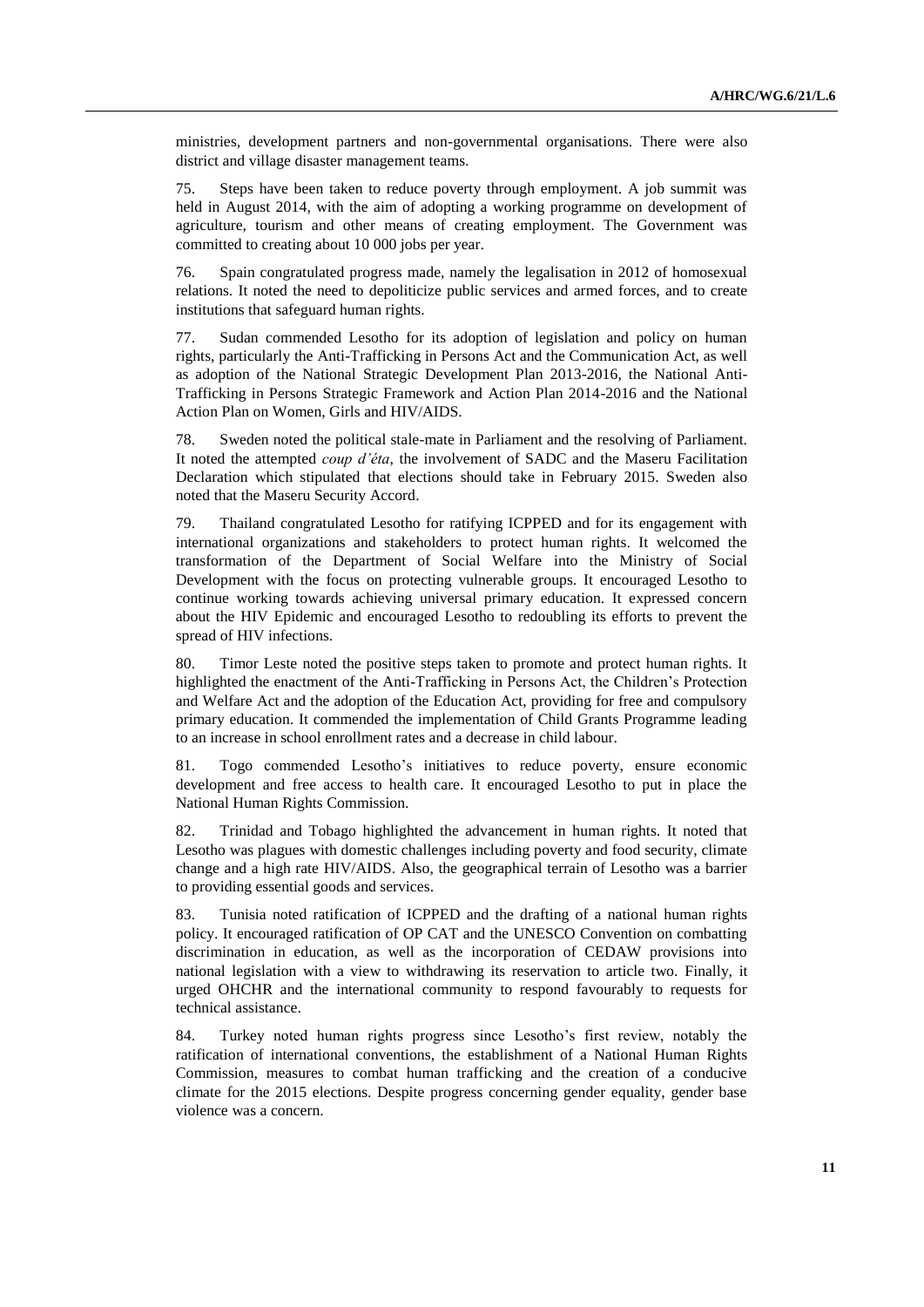85. The United Kingdom of Great Britain and Northern Ireland urged to respect freedom of expression, association and peaceful assembly in the pre-election period and to enact legislation abolishing the death penalty. It recognized progress made on improving the status of women, but noted concerns about restrictions on women's rights under customary law.

86. The United States of America noted the commitment to dialogue on constitutional and parliamentary reform and looked forward to a free, fair and peaceful election. It remained concerned about human trafficking and child labour, as well as the high rate of HIV infections and urged Lesotho to ensure that treatment was provided in a nondiscriminatory manner.

87. Uruguay valued the ICPPED ratification and the adoption of the Strategic National Framework to combat human trafficking and its Action Plan 2014-2016. It encouraged Lesotho to implement recommendations issued by the African Commission on Human Rights and Peoples' Rights in 2012.

88. The Bolivarian Republic of Venezuela was pleased that Lesotho adopted in 2011 the National Policy on Disabilities, created the National Human Rights Commission and put in place the Strategic National Development Plan.

89. Zimbabwe noted that Lesotho had prioritised the raising of human rights awareness for law enforcement agencies, the promulgation of the National Decentralization Policy, and that Lesotho was on track to achieving the Millennium Development Goals on universal primary education, gender equality and women empowerment. Lesotho has ratified ICPPED and domesticated the Protocol on Trafficking in Persons.

90. Yemen noted the legislative measures taken in the framework of Lesotho's obligations under human rights treaties, such as the enactment of the Anti-Trafficking in Persons Act 2011. It also noted the adoption of a National Anti-Trafficking in Persons Strategic Framework and Action Plan 2014-2016, the CPWA and the National Strategic Development Plan.

91. Algeria noted Lesotho's efforts to implement previous recommendations despite financial constraints, namely the adoption in 2011 of Laws for the protection and wellbeing of children and to combat human trafficking; and initiatives to reduce poverty and improve education and health care. It made recommendations.

92. Angola noted the ratification of CRPD and the adoption of a national policy in this regard as well as legislative measures to reinforce national mechanisms for the promotion and protection of human rights. It also congratulated the establishment of a National Human Rights Commission.

93. Argentina congratulated progress made since previous review and commended in particular the ICPPED ratification, the adoption of Law for the protection and well-being of children and of Law on Education, and the National Program on Disability.

94. Australia expressed concerned that poverty, HIV/AIDS and food insecurity continued to present significant obstacles to the enjoyment of human rights and welcomed the adoption of the National Strategic Development Plan. It welcomed the planned legislation to establish a human rights commission. Australia expressed concerns about the death penalty and discrimination based on sexual orientation and gender identity.

95. Benin welcomed the progress made in the implementation of the recommendations. It commended Lesotho for ratifying ICPPED. It also commended Lesotho for strengthening the judicial system, promoting gender equality, and for developments in the areas of health and education.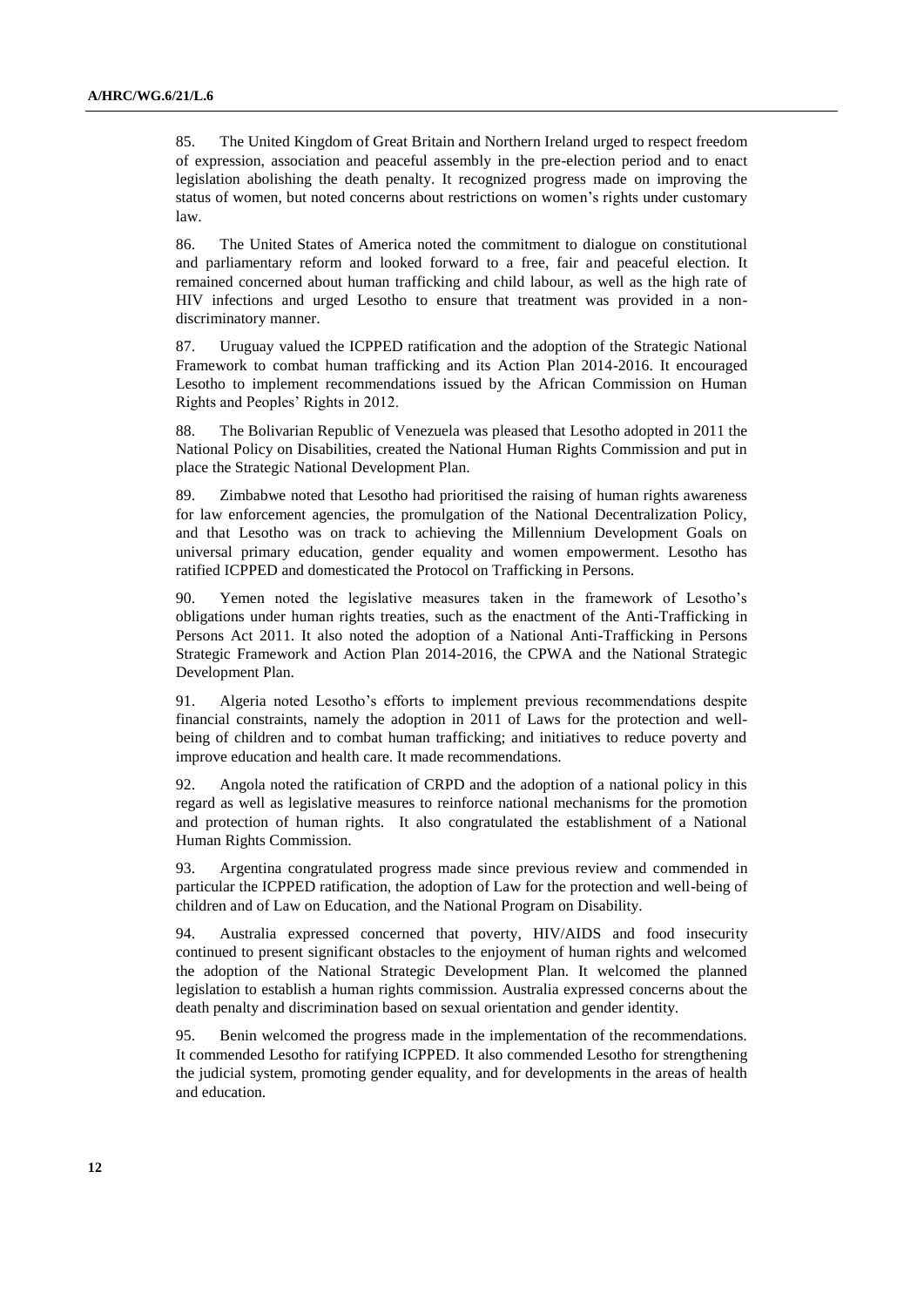96. Botswana noted the enactment of laws on trafficking in persons and protection of children, as well as the measures undertaken in relation to gender equality, poverty alleviation, and gender based-violence. It noted the efforts taken to address the political and constitutional challenges. Children under the age of 15 years were engaged in domestic service, street vending and in agriculture. It also noted challenges in providing adequate health care facilities and services.

97. Brazil was pleased with Lesotho's developments in the field of freedom of expression and of promotion of rights of women, children and LGBT as well as with the creation of the Ombudsman's Office. It noted however that there was still room for improvement.

98. Canada welcomed the commitment to promote and protect human rights and encouraged Lesotho to continue following up on legislative steps taken to establish a human rights commission in line with Paris Principles, as it will be an important tool to protect and promote human rights of all persons, including the rights of women and children.

99. The Central African Republic encouraged Lesotho to ratify the Convention against Torture and to guarantee the physical integrity of its citizens. It noted that despite the difficulties, It noted Lesotho's ratification of ICPPED, the policy promoting the rights of persons with disabilities, and the adoption of law on the protection of the rights of the child in conformity with international instruments.

100. Chile took note of Lesotho's efforts to protect human rights, strengthen its institutional structure and enact legal frameworks, despite challenges.

101. China noticed progress in promoting gender equality, empowerment of women, combating the trafficking of women and children, and sexual violence. It noticed difficulties in agriculture, job creation and public health. It highlighted difficulties in the prevention and treatment of AIDS and called on the international community to give more assistance.

102. The Congo welcomed ratification of ICPPED and various laws to combat trafficking in persons and to promote human rights. It encouraged Lesotho to redouble efforts to overcome economic and social challenges and to strengthen cooperation with mechanisms of the Human Rights Council.

103. Costa Rica took note of measures to implement previous recommendations. It welcomed progress to protect human rights, strengthen the judicial system, combat human trafficking and promote the rights of persons with disabilities and children through the adoption of Law for the protection and well-being of children.

104. Cuba commended Lesotho's interest to promote inclusive economic growth and its commitment towards free education through the Education Law of 2010. It took note of high rate of HIV/AIDS and Lesotho's vulnerability to the global financial crisis. It called on the international community to provide technical assistance.

105. Kenya took note of the challenges in addressing gender inequality and trafficking of persons. It welcomed efforts to domesticate core human rights instruments and noted the commitment to cooperate with the United Nations human rights mechanisms. Kenya encouraged the continuation of measures to address human trafficking.

The delegation stated that the Government has taken a stand in relation to the depoliticization of the public service. For instance, with the upcoming elections, all public officers who demonstrated an intention of becoming politicians, were instructed to resign from the public service.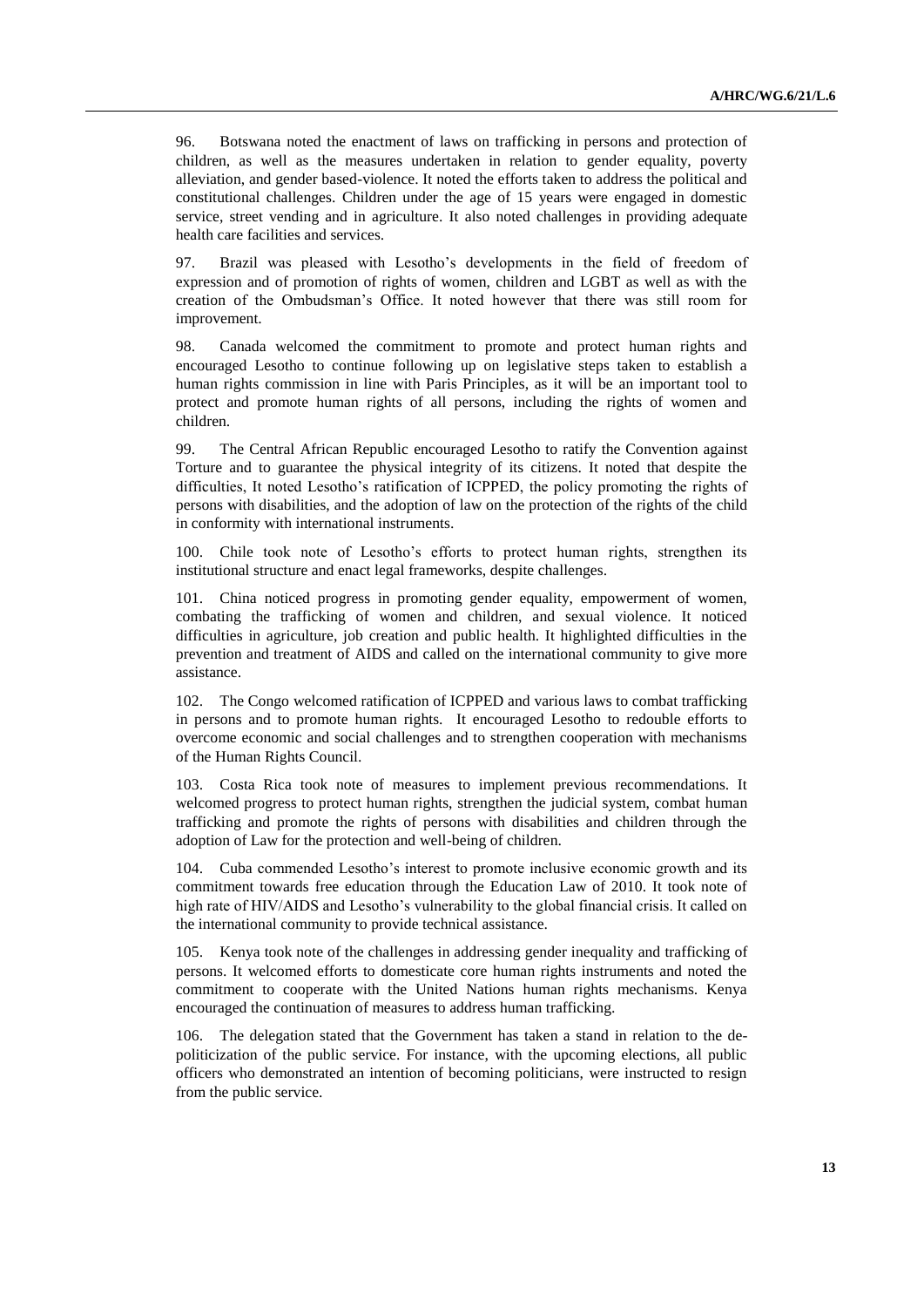107. Primary education was free, an initiative also being extended to secondary schools. Bursaries were also offered to students at the tertiary level. Herd Boys were receiving an alternative primary education, with some links to formal education.

108. The delegation acknowledged that reports to some Committees were overdue and stated that this was largely due to the lack of capacity and resource constraints. Lesotho will do its best to comply with its reporting obligations. The law on defamation served as a deterrence and people were very rarely charged under this law.

109. The Government has continued to implement the gender policy framework and empower women to contribute to development and poverty reduction. Several social protection plans for persons with disabilities, children who have been orphaned and vulnerable children have also been introduced, with the primary goal of preventing and reducing economic and social vulnerability. Child labour was predominant in the private sector. The Labour Code of 1992 was under review to provide labour inspectors with the authority to review child labour practices in the informal sector. An action plan to eliminate child labour was being developed.

110. With regard to environmental degradation, measures have been taken to prevent soil erosion through water deviation furrows and contour ploughing. The delegation stated that the Maseru Facilitation Declaration and the Maseru Security Accord will be fully implemented and regular visits by the SADC facilitator will take place to ensure their full implementation.

111. The delegations stated that Lesotho will accept to issue a standing invitation to all the Human Rights Council mechanisms; Birth registration was free of charge through public gatherings; Primary health care services to women and girls were provided on a subsidised fee in all Government hospitals and clinics; and clinics for the health care of women and girls were available in all 10 districts.

112. On behalf of Lesotho, the delegation extended its deepest appreciation and thanked all delegations for the questions, comments, recommendations and above all their good spirit and constructive manner of engagement. Cooperation with the United Nations human rights mechanisms was an issue of high priority on the agenda of the Government. The UPR has been a worthwhile process. It allowed for reflection on priorities and needs and provided for the systematic creation of an enabling environment for enhancing the realisation of human rights. The delegation affirmed the commitment of the Government to uphold the human rights of all Basotho.

## **II. Conclusions and/or recommendations**

113. **The following recommendations enjoy the support of Lesotho:**

113.1. **Take the necessary steps to accede or ratify the core international human rights instruments that they are not yet acceded to (Kuwait);** 

113.2. **Include in the Constitution and other legislation, provisions prohibiting discrimination against women in matters such as adoption, marriage, divorce, devolution of property, burial, and death (Canada);** 

113.3. **Incorporate in Lesotho's domestic legislation provisions of international legal instruments already ratified (Senegal);** 

Conclusions and recommendations will not be edited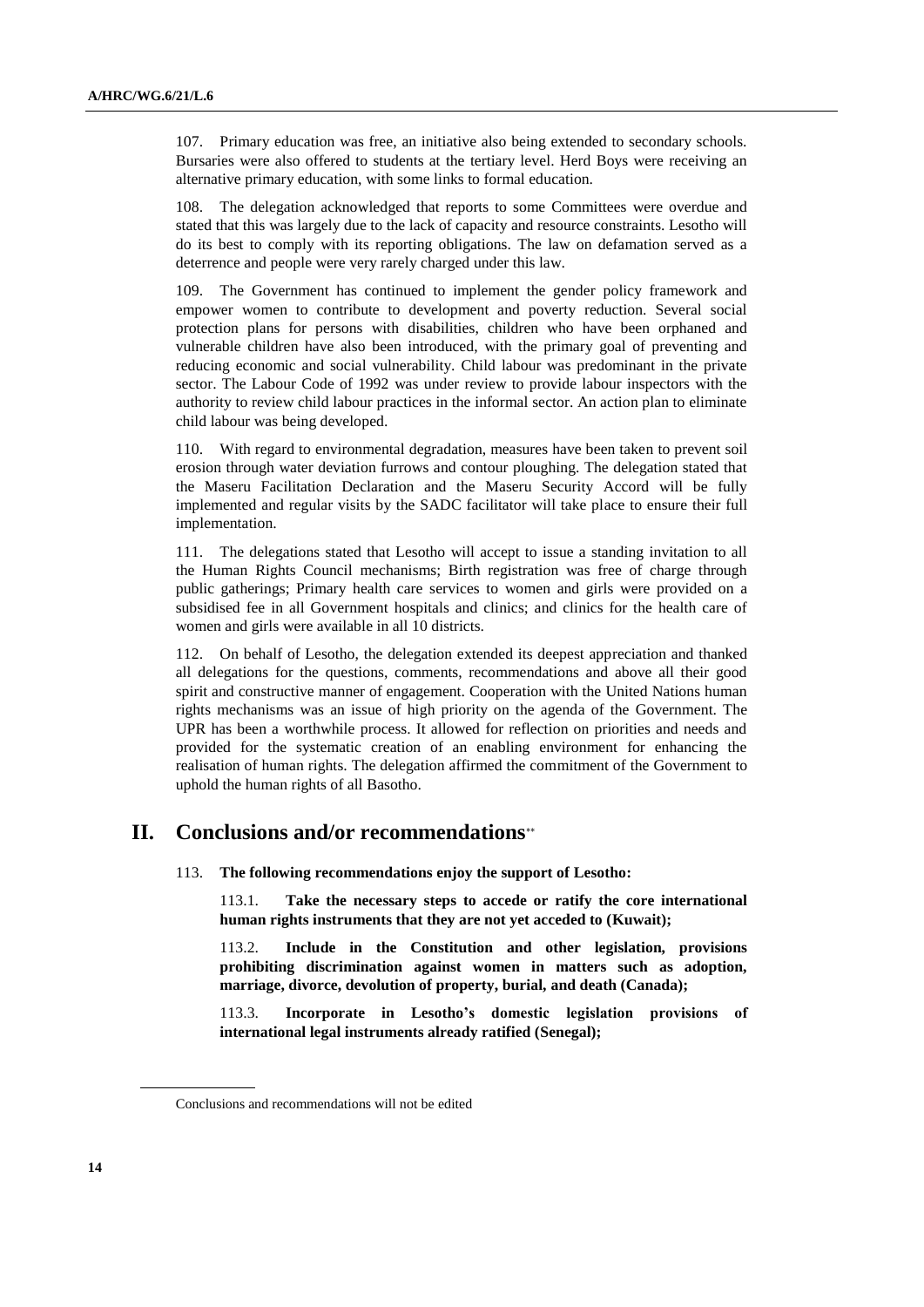113.4. **Incorporate the Convention on the Elimination of all forms of Discrimination Against Women in its domestic law (Netherlands);** 

113.5. **Incorporate the principle of gender equality in its domestic law and prohibit by law discrimination on the grounds of gender and domestic violence (Costa Rica);**

113.6. **Continue to align its national laws, specially the sub-constitutional legislation and customary legal practices, with its international human rights obligations, particularly in the field of gender equality and prevention of violence against women, where special programs and policies would be highly welcomed (Brazil);** 

113.7. **Prioritize the adoption and enactment of the Domestic Violence Bill and put in place further comprehensive measures to prevent and address gender-based violence, including the establishment of institutions for victims support (Germany);** 

113.8. **Enact the Domestic Violence Bill into law ensuring that future cases of domestic violence are dealt with decisively (United Kingdom of Great Britain and Northern Ireland);**

113.9. **Incorporate the principle of gender equality into all areas of law by repealing or amending all existing discriminatory legislation, in order to achieve full de jure equality for women in Lesotho, in compliance with the state's international treaty obligations (Latvia);** 

113.10. **Incorporate the Convention on the Rights of Persons with Disabilities in the national legislation, and take the necessary measures for them to attain work opportunities (Libya);** 

113.11. **Consider amending discriminatory provisions and administrative regulations, relating to family, marriage, divorce and share of marital property, with the aim to eliminating discrimination against women (Namibia);** 

113.12. **Bring its domestic legislation into line with the Rome Statute of the International Criminal Court (Costa Rica);** 

113.13. **Take steps to establish an independent national human rights institution in line with the Paris Principles (Kenya);** 

113.14. **Pursue the adoption process of the draft bill on the National Human Rights Commission of 2014 with a view to render it fully operational (Venezuela (Bolivarian Republic of));**

113.15. **Expedite enactment of planned legislation to establish a Human Rights Commission (Australia);** 

113.16. **Conclude the project of creating an independent national human rights commission in line with the Paris Principles (Djibouti);** 

113.17. **Finalize efforts to create a National Human Rights Commission in line with the Paris Principles (France);** 

113.18. **Establish a national human rights commission (Gabon);** 

113.19. **Take necessary measures to finalise the process of establishing the National Human Rights Commission (Mali);** 

113.20. **Step up efforts aimed at promptly establishing an independent national human rights institution in line with the Paris Principles (Mexico);**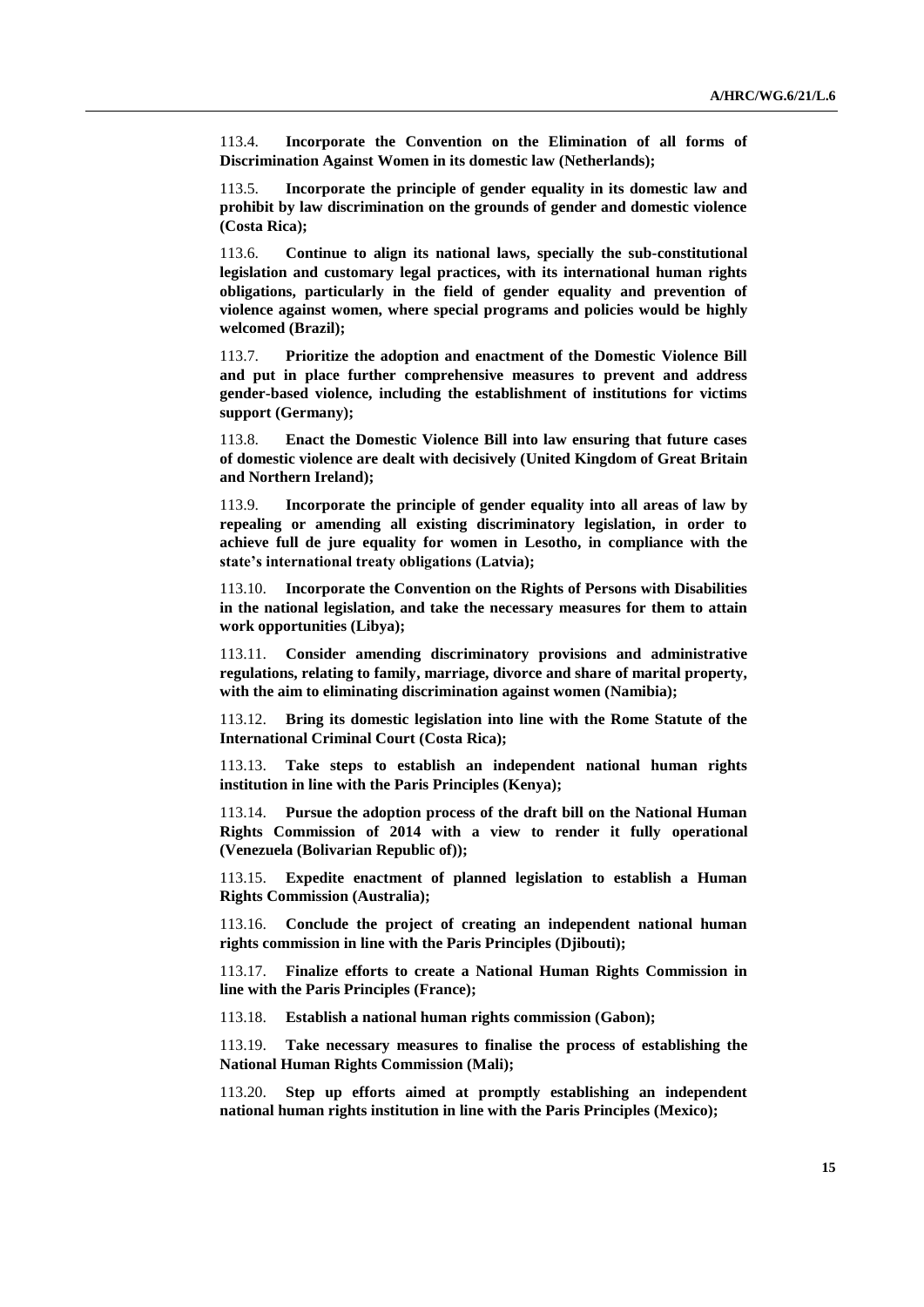113.21. **The National Human Rights Institution be made fully operational and ensure that it functions in conformity with Paris Principles (Morocco);** 

113.22. **Continue its efforts towards the operationalization of the National Human Rights Commission (Rwanda);** 

113.23. **Establish a national human rights institution which is in conformity with the Paris Principles (Sierra Leone);** 

113.24. **Establish a National Human Rights Commission (Spain);** 

113.25. **Establish an independent national human rights institution in accordance with the Paris Principles (Timor Leste);** 

113.26. **Continue the ongoing process to operationalise the National Human Rights Commission (Zimbabwe);** 

113.27. **Implement and put in place the Human Rights Commission, in line with the Paris Principles (Chile);** 

113.28. **Continue efforts on the operationalization of the National Human Rights Commission in accordance with the Paris Principles (South Africa);** 

113.29. **Speed up the process of setting up a national human rights commission, with the support of the International Community (Mozambique);** 

113.30. **Put in place technical assistance programmes to strengthen the capacity of the Ombudsman (Morocco);** 

113.31. **Takes all necessary measures to ensure the effective implementation of the national human rights policy and action plan (Kenya);** 

113.32. **Continue its efforts to develop a national policy for human rights and to finalize the establishment of an independent national human rights institution in accordance with the Paris Principles (Yemen);** 

113.33. **Continue its efforts to implement the adopted National Strategies aiming at providing further protection and promotion for human rights in the country (Sudan);** 

113.34. **Continue the reforms to improve the policies and special programmes to strengthen and protect human rights (Kuwait);**

113.35. **Continue to provide and ensure improved and easily accessible service delivery, especially to marginalised sections of the population (Zimbabwe);** 

113.36. **Continue to strengthen good governance at all levels to enhance service delivery (Singapore);** 

113.37. **Redouble efforts towards the realization of, at least, part of the remaining MDG's (Mozambique);** 

113.38. **Redouble its efforts to combat practices of corruption in Lesotho (Indonesia);** 

113.39. **Continue support for agencies such as the Directorate on Corruption and Economic Offences, and for the implementation of the National Anti-Corruption Strategy and Action Plan (New Zealand);** 

113.40. **Combat more effectively corruption and adopt necessary legal measures (Russian Federation);**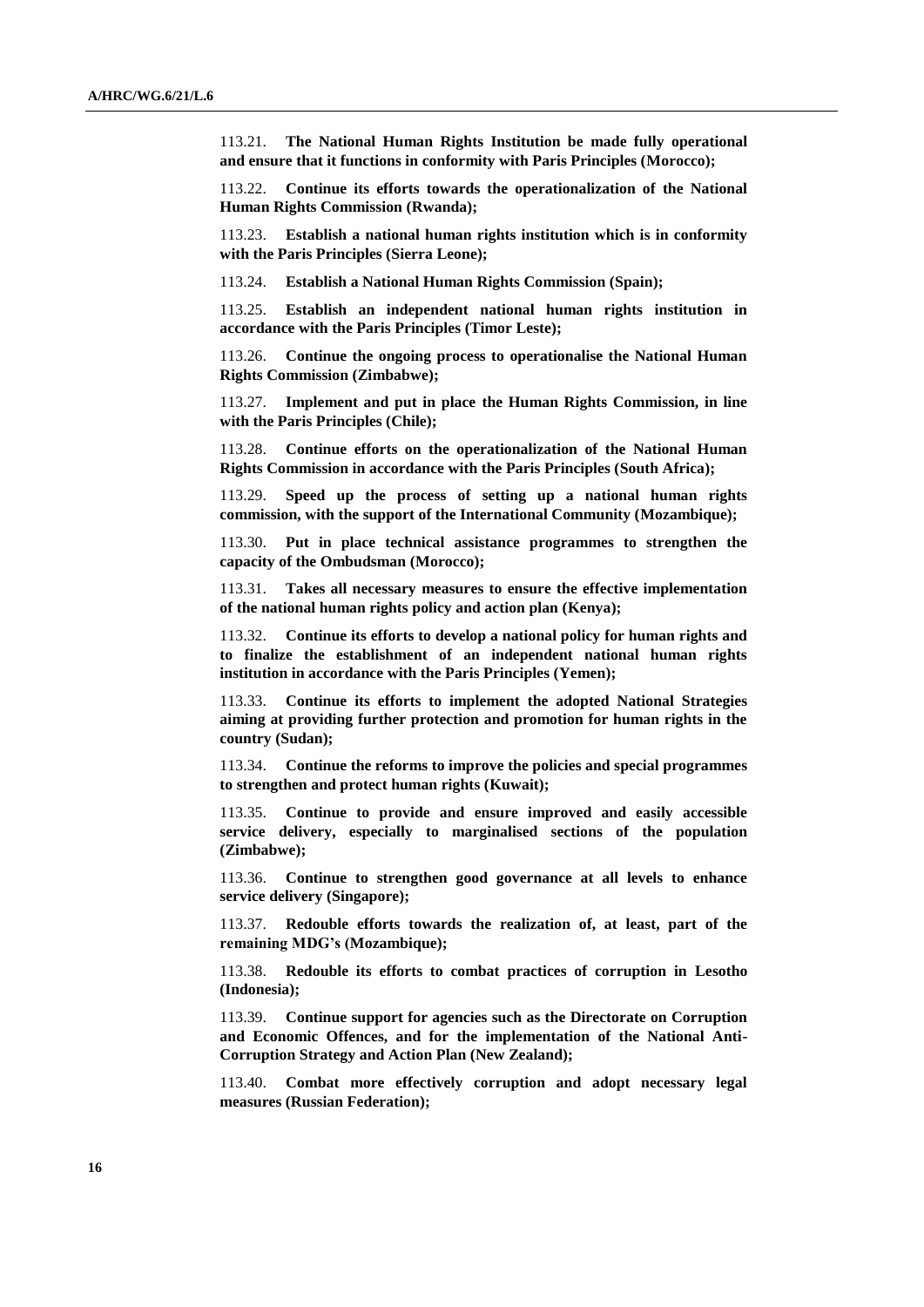113.41. **Continue to actively protect rights of women and children (Russian Federation);**

113.42. **Implement the Maseru Facilitation Declaration and the Maseru Security Accord, and thereby to reestablish the ground for democratic and civil governance in the country, after elections in February 2015 (Sweden);** 

113.43. **Respect the provisions of the Maseru Facilitation Declaration and ensure an environment for free, fair and democratic elections (Turkey);** 

113.44. **Continue to demonstrate its commitment to democratic rule, rule of law, and accountable governance by holding free, fair, and peaceful elections in February 2015 (United States of America);** 

Pursue the strengthening of its cooperation with treaty bodies, step **up its efforts in domesticating international human rights legal instruments by supporting its request to strengthen capacities in the areas which it has set out (Niger);** 

113.46. **Seek technical assistance to meet its human rights obligations, including the submission of its overdue reports to the relevant treaty bodies (Sierra Leone);**

113.47. **Hand in its initial report to the Committee against Torture as soon as possible (Denmark);** 

113.48. **Train and prepare public officials responsible for preparing State reports (Gabon);** 

113.49. **Submit overdue initial and periodic reports to the various human rights treaty bodies, some of which have been overdue since 1994 (Ghana);** 

113.50. **Consider issuing a standing invitation to the special procedures (Ghana);** 

113.51. **Extend a standing invitation to all mandate holders (Latvia);** 

113.52. **Accept the visit request by the Special Rapporteur on [extreme](http://www.ohchr.org/EN/Issues/Poverty/Pages/SRExtremePovertyIndex.aspx)  [poverty and human rights,](http://www.ohchr.org/EN/Issues/Poverty/Pages/SRExtremePovertyIndex.aspx) in particular with a view to creating necessary institutional capacities to strengthen cooperation with the bodies of the international system for the human rights protection (Mexico);** 

113.53. **Further strengthen the understanding of gender equality, in order to eliminate patriarchal attitudes and gender stereotypes (Slovenia);** 

113.54. **Take necessary measures to actively combat violence against women and promote gender equality, in particular by reforming discriminatory legislation against women (France);** 

113.55. **Take more effective measures to address cultural practices that foster discrimination against women (Ghana);** 

113.56. **Enhance efforts to fight all forms of discrimination against women by ensuring effective implementation of existing legislation (Italy);** 

113.57. **Step up the efforts to improve gender equality as well as to promote the rights of persons with disabilities, especially with regard to access to education and employment opportunities (Thailand);** 

113.58. **Ensure that birth registration is effectively implemented and enforced by allocating sufficient human and financial resources to the National**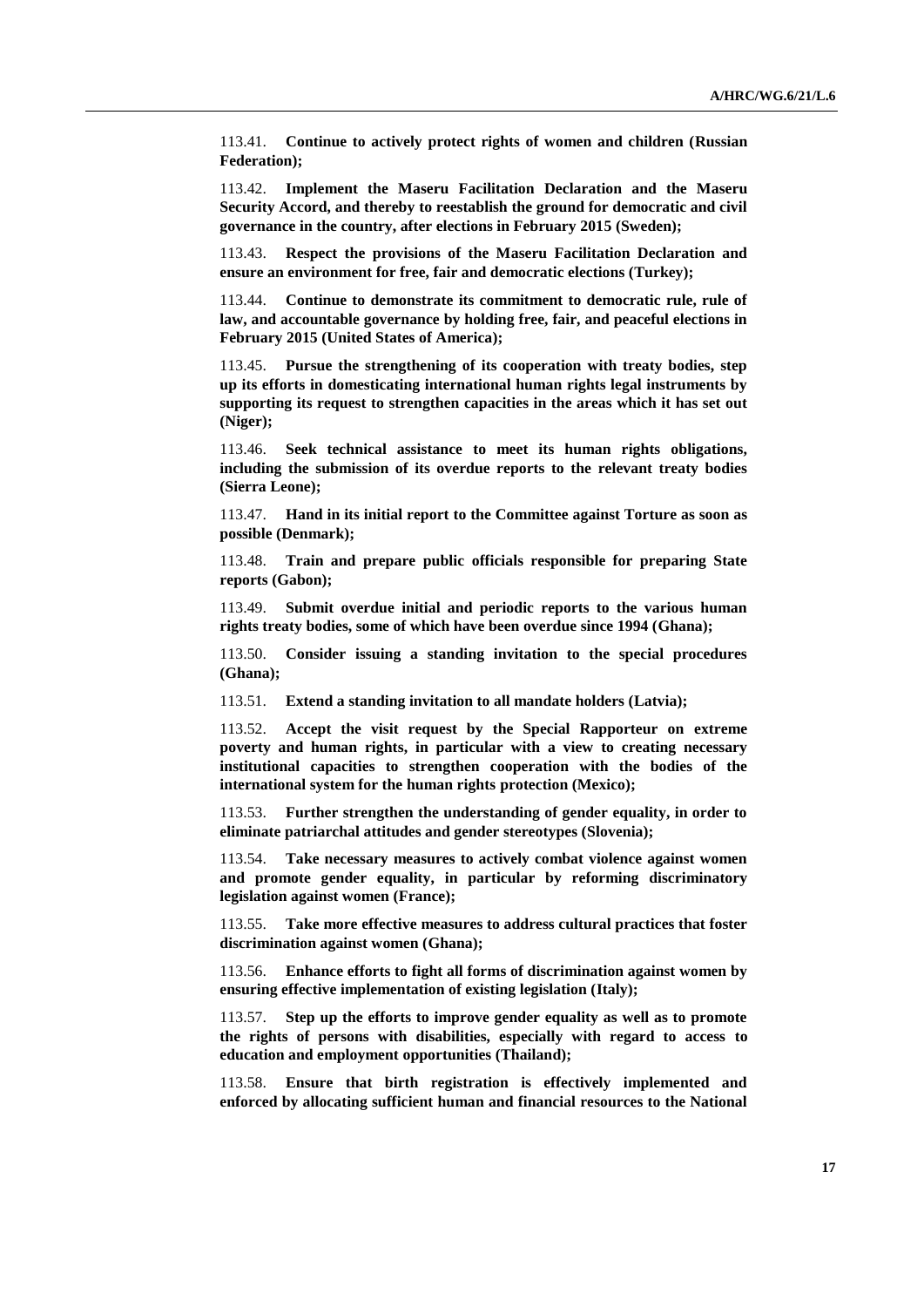**Identity and Civil Registry Department to promote the effectiveness of birth registration systems and processes (Latvia);** 

113.59. **Take necessary measures aimed at verifying alleged human rights violations committed by members of the security services (Egypt);** 

113.60. **Continue efforts to combat cases of torture by adopting specific legislation to criminalize torture, by developing training programs for the security forces and by ensuring that perpetrators of these crimes are prosecuted (France);** 

113.61. **Implement progressively and effectively the legislations and policies on trafficking in persons (Ethiopia);** 

113.62. **Provide legal remedies and assistance for victims of trafficking in persons (Sierra Leone);**

113.63. **Continue the fight against trafficking in human beings by implementing a comprehensive program to combat these practices and support the victims (France);** 

113.64. **Enforce all laws that protect children from trafficking and exploitation, and their uses in illegal activities (Libya);** 

113.65. **That Lesotho ensures the effective implementation of its human trafficking legislation (Trinidad and Tobago);** 

113.66. **Ensure the prosecution and punishment of perpetrators of human trafficking as well as to endure necessary assistance to victims (Turkey);** 

113.67. **Undertake further steps to prevent gender-based violence and combat preventable maternal mortality and morbidity (New Zealand);** 

113.68. **Continue efforts in implementation of the National Action Plan to end Gender Based Violence Against Women (South Africa);** 

113.69. **Provide comprehensive protection for women exposed to violence (Turkey);** 

113.70. **Prevent and combat domestic violence (Djibouti);** 

113.71. **Enact the law on domestic violence in order to overcome the Penal Code's shortcomings in covering domestic violence cases (Turkey);** 

113.72. **Intensify efforts to adopt laws and measures to address domestic violence more effectively (Philippines);** 

113.73. **Investigate all cases of domestic violence in collaboration with the civil society engaged in this field and to develop a comprehensive national strategy to facilitate equal access of girls and women to all levels and fields of education (Italy);** 

113.74. **Continue the implementation of all obligations of the CRC, in particular to combat violence against children and forced labour (France);** 

113.75. **Take action towards more pervasive measures to prevent violations of the rights of children through, inter alia, training professionals such as teachers, doctors and social workers to identify potential situations of abuse and report them to the authorities (Brazil);** 

113.76. **Provide effective institutional mechanisms that duly protect girls against sexual abuses and effectively prevent early and forced marriage (Chile);**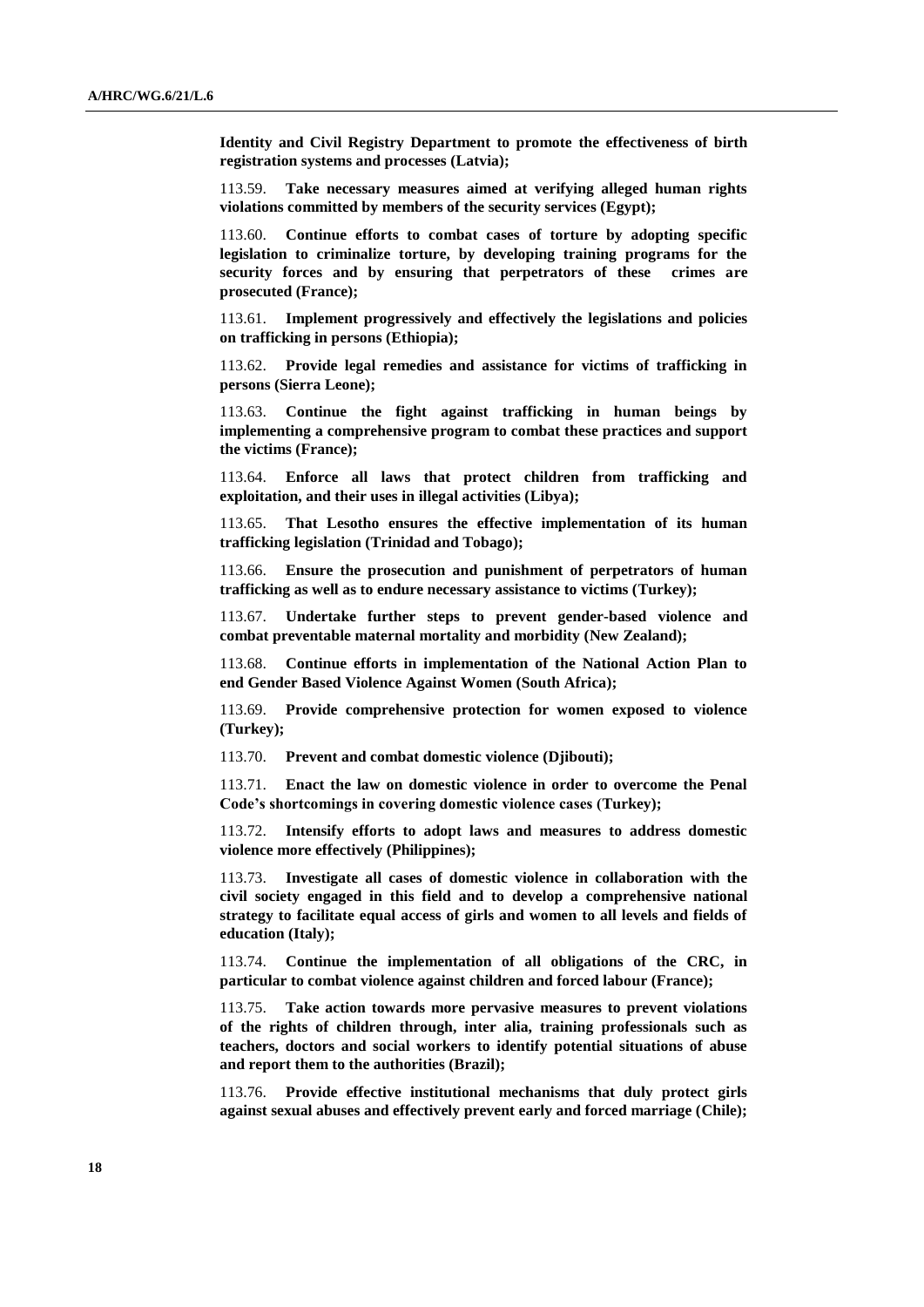113.77. **Take necessary measures for the improvement of the conditions of prisons and places of detention (Egypt);** 

113.78. **Adopt measures to guarantee the respect of judicial guarantees and human rights in detention and police custody (Spain);** 

113.79. **Put in place measures that guarantee the integrity and protection of prisoners and detainees, particularly vis-à-vis other prisoners, in the light of cases of rapes that have led to an increase of HIV positive prison population prevalence (Spain);** 

113.80. **Increase oversight of labour recruitment agencies licensed in Lesotho, and accelerate legal reforms to combat the worst forms of child labour (United States of America);** 

113.81. **Strengthen measures to protect children from the worst forms of labour, and ensure full implementation of the Children's Protection and Welfare Act (Botswana);** 

113.82. **Continue strengthening its proper social policies in order to provide greater well-being and living standard to its people, for which international support and cooperation are fundamental (Venezuela (Bolivarian Republic of));**

113.83. **Strengthen measures to implement the law on the protection and well-being of children, particularly in rural areas, so as to prevent children having to work in the fields or in home in order to meet their needs and those of their families (Democratic Republic of the Congo);** 

113.84. **Grant comprehensive support to the institute of family (Russian Federation);** 

113.85. **Formulate a national disaster risk reduction programme to respond to crises relating to food security (Egypt);** 

113.86. **Continue efforts to develop access to water and sanitation and to combat disparities between urban and rural areas (Togo);** 

113.87. **Continue its efforts to reduce poverty, especially in fulfilling the rights of vulnerable groups (Indonesia);** 

113.88. **Continue this work of alleviating of poverty and developing social economic sphere in the context of realization of national strategic plan in the area of development (Russian Federation);** 

113.89. **Develop sustainable economic policies to reduce extreme poverty, food insecurity and unemployment (Senegal);** 

113.90. **Strengthen measures to reduce poverty amongst vulnerable groups (Angola);** 

113.91. **Continue to prioritise poverty reduction in protection and promotion of economic, social and cultural rights of its people; strengthen the construction of its health system, increase the coverage of service level of the medical care, and put further attention to combating AIDS (China);** 

113.92. **Continue efforts to ensure free access to health care throughout the country (Algeria);** 

113.93. **Ensure that the new initiatives on health centres reach all districts of the Kingdom (Ethiopia);**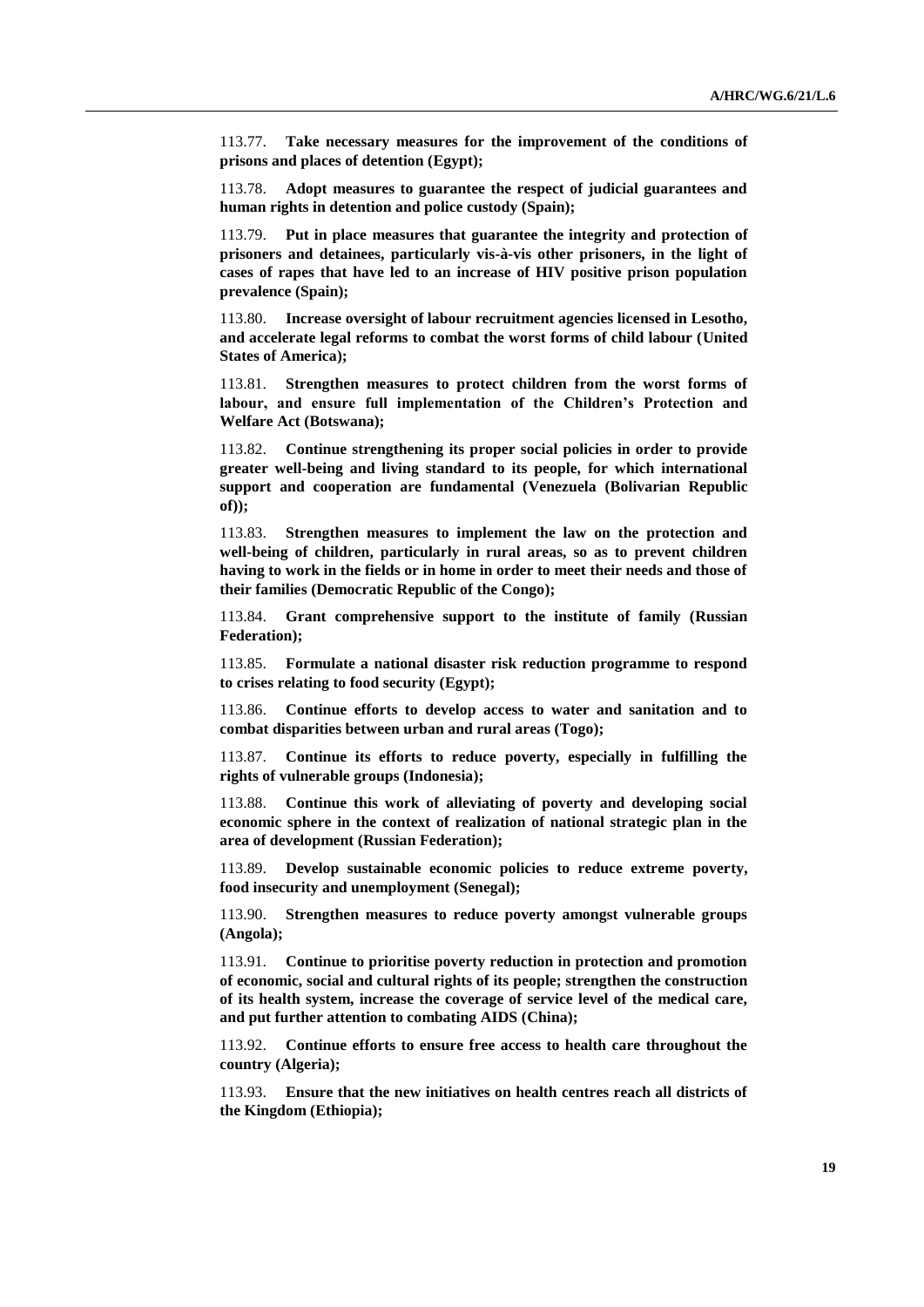113.94. **Enhance capacity of health centres and health service providers, with a view to improving access to quality health services of people, particularly in the rural areas (Philippines);** 

113.95. **Plan to re-establish the National AIDS Commission so as to effectively support programs and policies to combat HIV/AIDS (Democratic Republic of the Congo);** 

113.96. **Develop more effective strategies to prevent and combat HIV/AIDS (Togo);** 

113.97. **Step up awareness raising campaigns on effective methods to combat and fight AIDS (Angola);** 

113.98. **Further involve civil society actors in awareness raising campaigns with respect to infectious diseases, in particular HIV (Senegal);** 

113.99. **Suitably addresses the disproportionate impact of HIV/AIDS on women and girls by increasing its efforts to further reduce the number of women and girls affected by the HIV pandemic and to increase prevention of mother to child transmission of HIV and AIDS (Namibia);** 

113.100. **Implement foreseen measures to reduce the prevalence of HIV/AIDS by at least 15 percent (Cuba);** 

113.101. **Take action at all levels to address the interlinked root causes of preventable mortality and morbidity of children under 5 and consider applying the "Technical guidance on the application of a human rights-based approach to the implementation of policies and programmes to reduce and eliminate preventable mortality and morbidity of children under 5 years of age", A/HRC/27/31 (Ireland);** 

113.102. **Continue to strengthen the provision of healthcare services to its people, particularly women and children (Singapore);** 

113.103. **That Lesotho seeks to increase access to affordable contraceptive methods and anti-retroviral treatment and to promote education on sexual and reproductive health (Trinidad and Tobago);** 

113.104. **Implement policies and plans aimed at improving maternal and child health, and ensure equitable access to health services to effectively address maternal and infant mortality (Botswana);** 

113.105. **Take necessary measures to guarantee all children the right to education (Algeria);** 

113.106. **Deploy further efforts to prevent child labour and to avoid the drop out from school of minors, with particular reference to the herd boys, ensuring a full implementation of the Education Act of 2010 (Italy);** 

113.107. **Put in place awareness campaigns to sensitize local communities on the importance of education for both boys and girls alike (Latvia);** 

113.108. **Include human rights education in the school curriculum and the necessary assistance and capacity-building be provided to Lesotho in this regard (Mauritius);**

113.109. **Ensure access to education of all children, including those in hard to reach areas, by increasing investments in education infrastructure and training of educators and pursuing all possible avenues for international cooperation (Philippines);**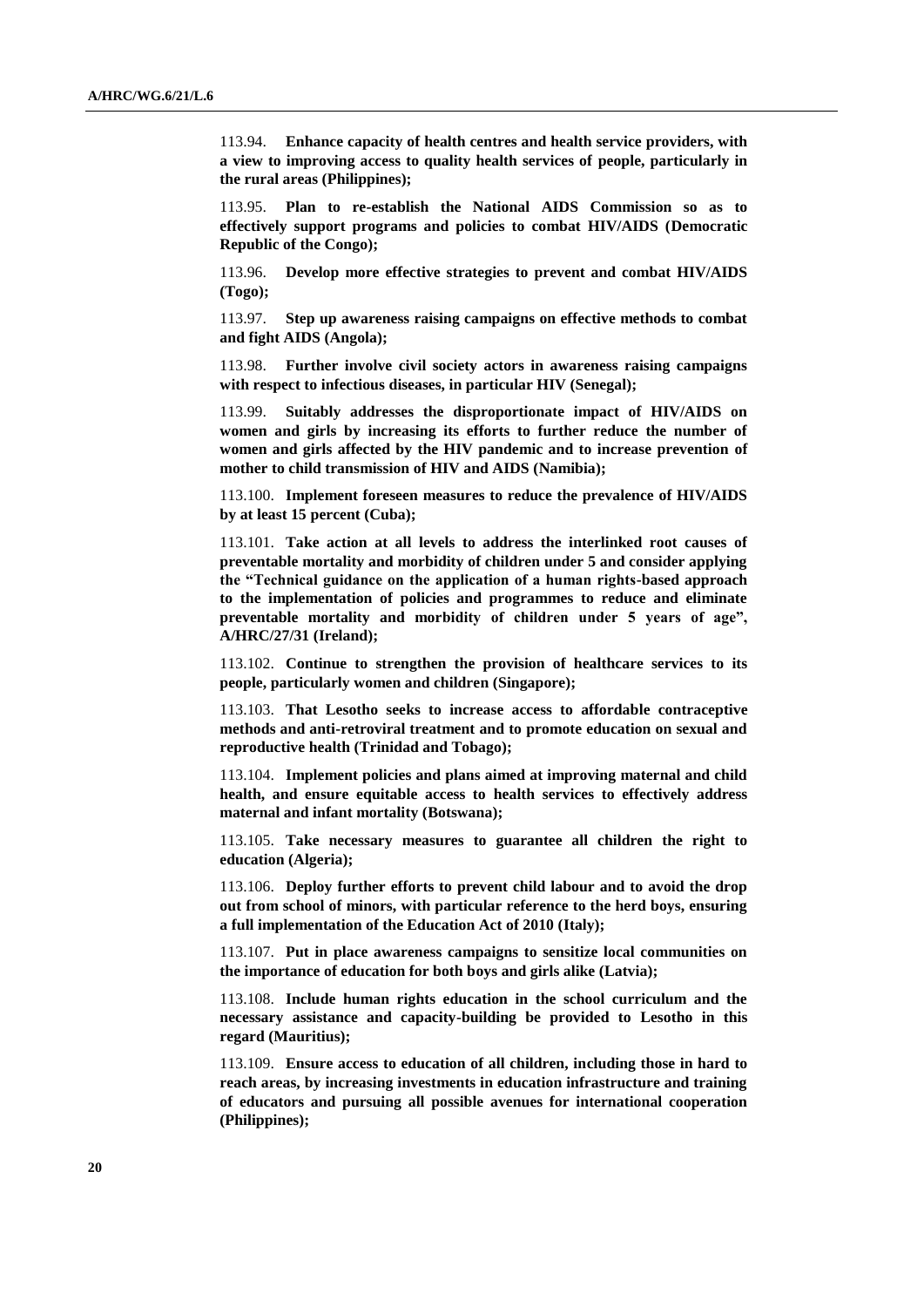113.110. **Take the appropriate measures to address the disadvantage situation of girls concerning access to education, as well as reports on sexual violence and abuses committed in schools (Portugal);** 

113.111. **Allocate more resources to improve educational infrastructure as well as to take the necessary steps to ensure that members of the local communities, especially those living in the rural areas, realize the importance of education for both boys and girls (Thailand);** 

113.112. **Ensure an inclusive education system, in order to allow all children to attend classes in particular pregnant girls (Timor Leste);** 

113.113. **That Lesotho takes steps to continue working on its national nutrition policy (Trinidad and Tobago);** 

113.114. **Continue consolidating social protection programs undertaken in favour of persons with disabilities (Venezuela (Bolivarian Republic of));**

113.115. **Develop and adopt legal and administrative measures aimed at making its education premises accessible and, on the other hand, at training teachers, with a view to guaranteeing full access to education to people with disabilities (Argentina);** 

113.116. **Take necessary measures aimed at combating sexual exploitation of migrant women and children, especially young girls (Egypt);** 

113.117. **Fully implement the National Strategic Development Plan aimed at reducing poverty and achieving sustainable development, including through the enactment of the draft National Policy on Social Development (South Africa);**

113.118. **Define and deploy the necessary resources, particularly human, legislative and financial resources, in order to effectively implement the Lesotho Government's ambitious policy in the field of economic and social rights, particularly with respect to health care and education (Senegal);** 

113.119. **Seek financial assistance for mitigation and adaption activities to address the impact of climate change (Sierra Leone);** 

113.120. **That a long term sustainable policy approach be adopted to respond to crises such as climate change and food security (Trinidad and Tobago);**

113.121. **Continue undertaking measures to reduce environmental degradation as an essential requirement to reduce the impact of poverty (Cuba).**

114. **The following recommendations will be examined by Lesotho and responses**  will be provided in due time, but no later than the 29<sup>th</sup> session of the Human Rights **Council in 15 June – 3 July 2015, and will be included in the outcome report adopted by the Human Rights Council at that session:**

114.1. **Ratify the Optional Protocol to the Convention against torture and Other Cruel, Inhuman or Degrading Treatment or Punishment (Montenegro);**

114.2. **Intensify efforts to ratify the Optional Protocol to the Convention against Torture (Denmark);**

114.3. **Sign and ratify OP-CAT as recommended by Spain in 2010 (Spain);**

114.4. **Ratify OP-CAT (Togo);**

114.5. **Accede to OP-CAT (Chile);**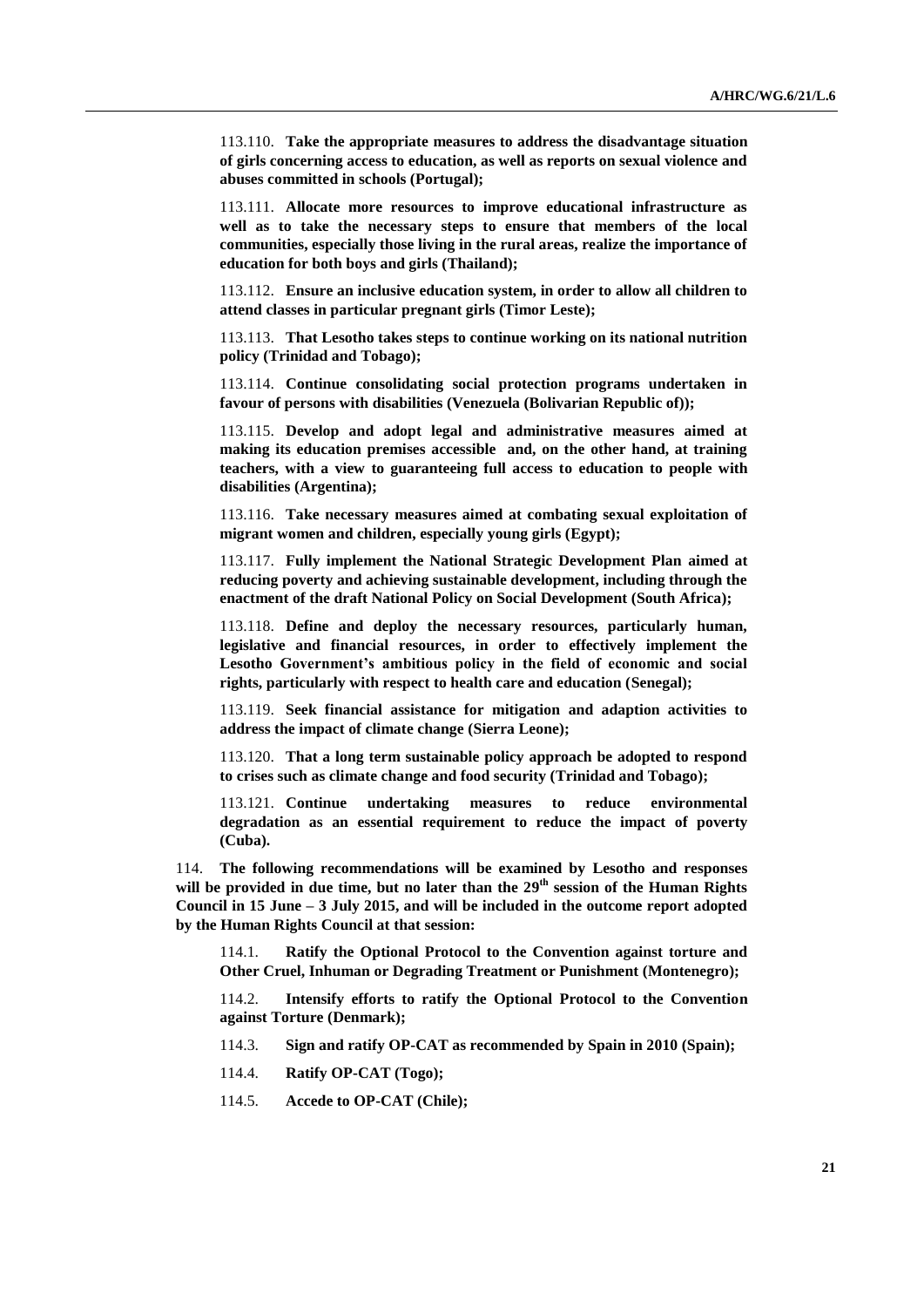114.6. **Ratify OP-CAT and simultaneously strengthen investigations of complaints of this practice (Costa Rica);**

114.7. **Ratify the Optional Protocol to the Convention against Torture (United Kingdom of Great Britain and Northern Ireland);**

114.8. **Ratify the third Optional Protocol to the Convention on the Rights of the Child on a communications procedure, fully implement the Children's Protection and Welfare Act, and ensure effective law enforcement (Germany);**

114.9. **Ratify the Optional Protocol to the Convention against Torture; and the Optional Protocol to the International Covenant on Economic, Social and Cultural Rights (Portugal);**

114.10. **Sign and ratify OP-ICESCR, which was recommended by the Spanish delegation in the first cycle (Spain);**

114.11. **Ratify OP-ICESCR (Uruguay);**

114.12. **Accede to the Convention on the Non-Applicability of Statutory Limitations to War Crimes and Crimes against Humanity without reservations, and implement it in domestic legislation (Uruguay);** 

114.13. **Ratify the Optional Protocol to the Convention on the Rights of Persons with Disabilities (Benin);** 

114.14. **Ratify the Optional Protocol to the Convention on the Rights of the Child (Benin);** 

114.15. **Adopt legislative measures to check trafficking in women and girls (Ghana);** 

114.16. **Take steps to decriminalize defamation and review its media-related laws including the Printing and Publishing Act of 1967 (Ghana);** 

114.17. **Strengthen at the constitutional level and in a specific manner, the provisions that prohibit discrimination against women (Chile);** 

114.18. **Review and update laws that could lead to self-censorship, such as the Sedition proclamation and the Internal Security (General) Act, to ensure compliance with international human rights obligations (Canada);** 

114.19. **Consider developing Human Rights Indicators as suggested by the OHCHR as an instrument that allows for a more precise and coherent evaluation of national human rights policies (Portugal);** 

114.20. **Take measures to ensure the universal registration of births, including through the simplification of necessary requirements and the removal of costs (Mexico);** 

114.21. **Implement the July 2014 national anti-trafficking action plan and enact implementing regulations for the 2011 anti-trafficking act, including by making the changes necessary to ensure that trafficking cases are prosecuted in the magistrate courts, not just the high court (United States of America);** 

114.22. **Endeavour to investigate all cases of gender violence, punish the perpetrators and compensate the victims (Ghana);** 

114.23. **Offer comprehensive sexuality education and ensure access to sexual and reproductive health services, including legal and safe abortion (Slovenia);**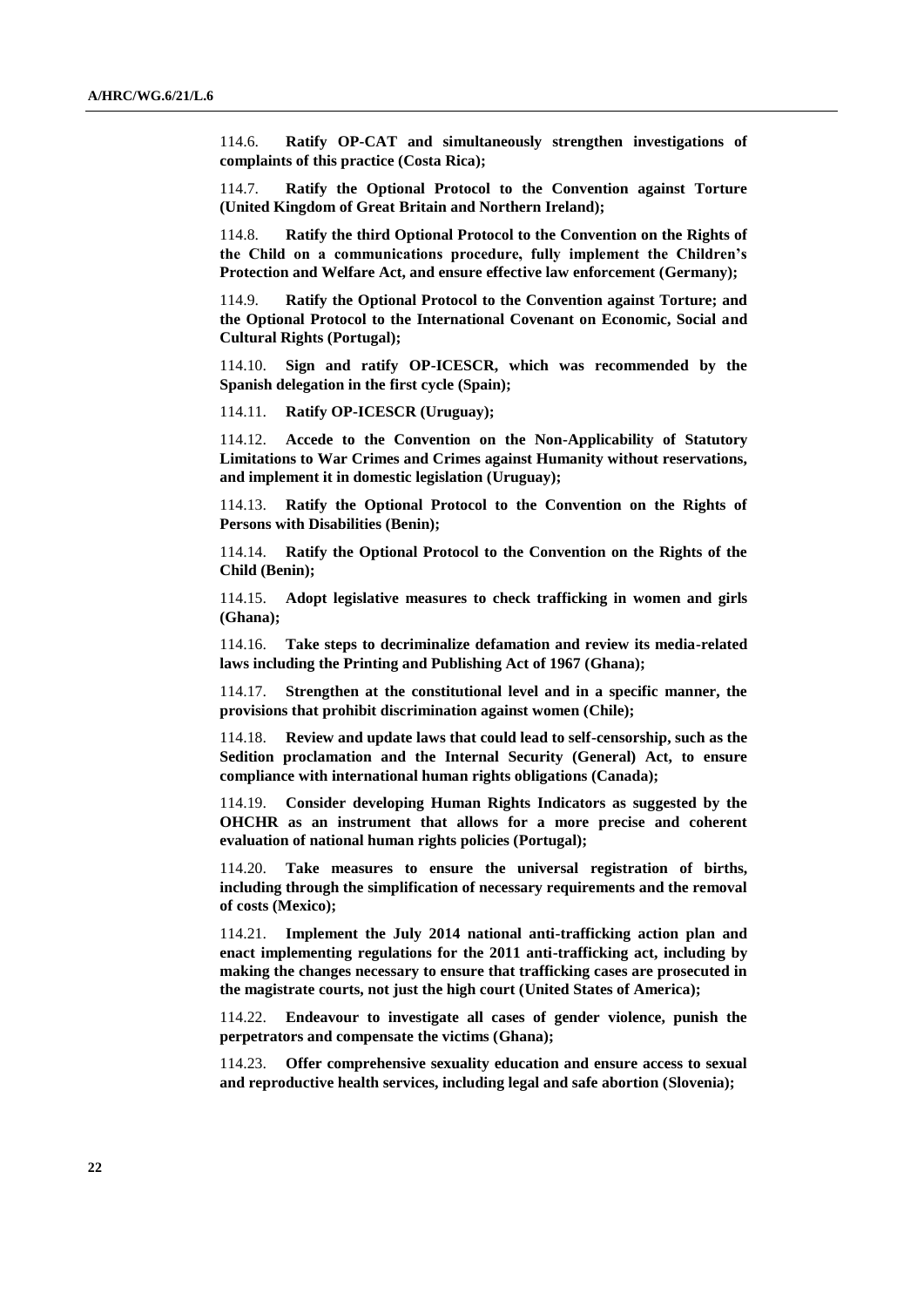114.24. **Meet the target of allocating 15 percent of Government spending to health, in accordance with the Abuja Declaration (Slovenia).**

115. **The following recommendations do not enjoy the support of Lesotho and will thus be noted:**

115.1. **Ratify the Second Optional Protocol to the International Covenant on Civil and Political Rights (Italy);** 

115.2. **Ratify the Second Optional Protocol to the International Covenant on Civil and Political Rights, aiming at the abolition of the death penalty (Timor Leste);** 

115.3. **Ratify ICCPR-OP2, aiming at the abolition of the death penalty (Uruguay);** 

115.4. **Ratify the Second Optional Protocol to the International Covenant on Civil and Political Rights, on abolishing the death penalty (Portugal);**

115.5. **Consider lifting the reservation to article 2 of the Convention on the Elimination of All Forms of Discrimination against Women (Rwanda);** 

115.6. **Lift the reservation on Article 2 of the UN Convention on the Elimination of All Forms of Discrimination against Women; review and repeal all sections of the Constitution and other remaining discriminatory provisions that allow discrimination based on gender; and include in the Constitution, and/or other appropriate legislation, prohibition of both direct and indirect discrimination on grounds of gender (Ireland);** 

115.7. **Repeal legislation criminalizing male homosexuality, and introduce targeted policies to eradicate discrimination based on sexual orientation and gender identity (Slovenia);** 

115.8. **Repeal all provisions of law criminalising sexual activity between consenting adults (Australia);** 

115.9. **Repeal legislation criminalizing consensual same-sex relations between adults (Canada);** 

115.10. **Eliminate from national legislation the death penalty (Chile);** 

115.11. **Further promote and enforce the principle of non-discrimination, particularly by fully suspending its reservation to Article 2 of the CEDAW Convention and ending discrimination of women in the fields of property and inheritance law (Germany);** 

115.12. **Ensure full gender equality in marriage and family relations, including by expressly prohibiting gender-based discrimination and repealing remaining discriminatory provisions (Slovenia);** 

115.13. **Adopt norms that guarantee LGBTI people the full enjoyment of their rights on an equal footing, which simultaneously safeguard their noncriminalization and stigmatization (Argentina);** 

115.14. **Enact measures to combat discrimination of LGBTI people and to ensure them equal access to public services such as health care and education (Netherlands);** 

115.15. **Make progress towards the protection of LGBTI people, by creating the conditions allowing them to access to basic services in the fields of health,**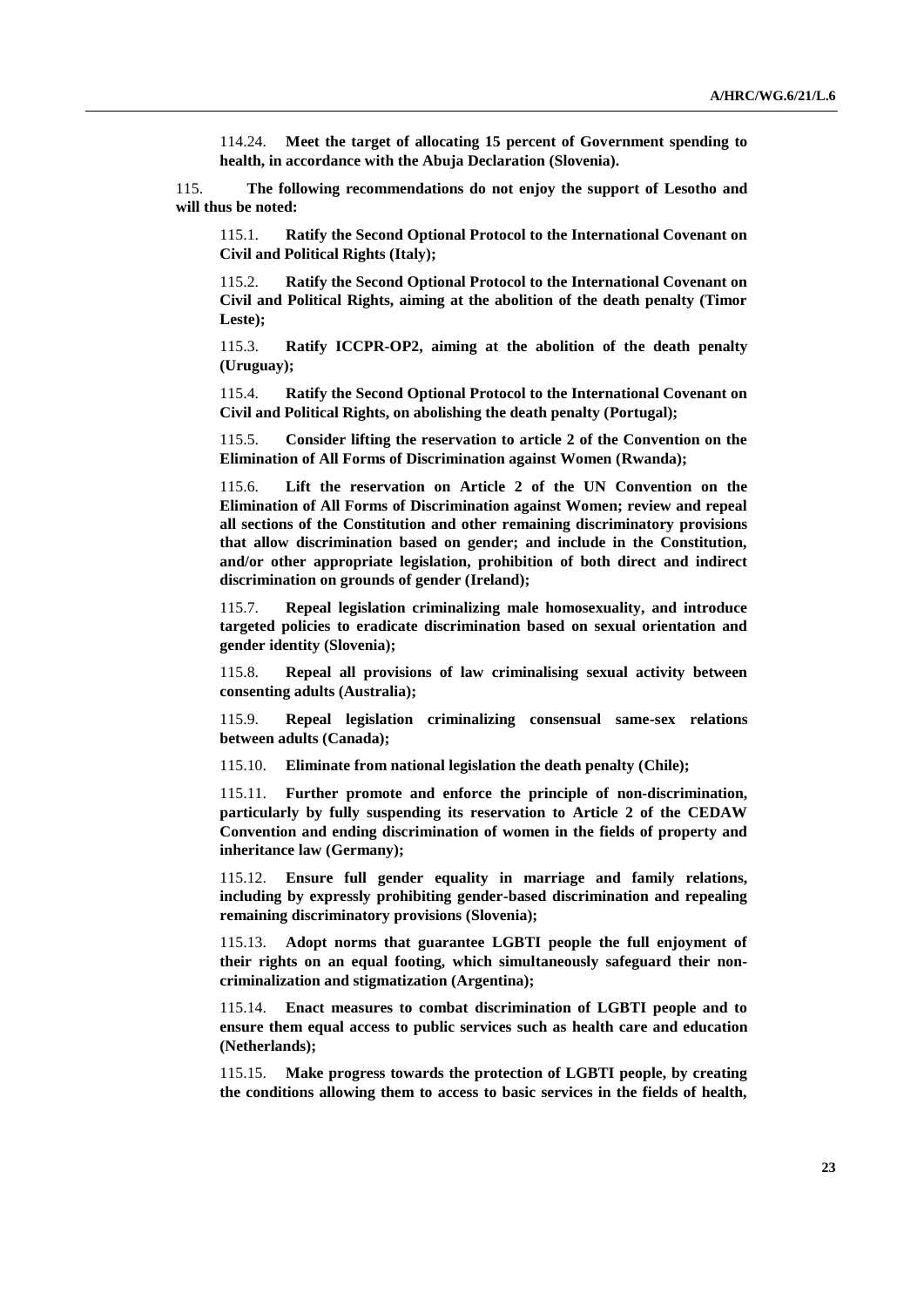**work and religious activities, and in addition by eliminating definitely from the Criminal Code sodomy as a crime (Chile);** 

115.16. **Abolish the death penalty (Djibouti; France; Sweden);**

115.17. **Consider abolition of the death penalty (Rwanda);** 

115.18. **Adopt necessary measures to formalize the establishment of a moratorium on the executions of the death penalty as well as the ratification of ICCPR-OP2 (Spain);** 

115.19. **Establish a formal moratorium on the death penalty with a view to ratifying the Second Optional Protocol to the ICCPR (Australia);** 

115.20. **Establish a moratorium on executions with a view to abolishing the death penalty for all crimes (Uruguay);** 

115.21. **Establish an official moratorium on executions with a view to abolishing the death penalty, commute all death sentences to terms of imprisonment and ensure rigorous compliance in all death penalty cases with international standards for trials (Germany);** 

115.22. **Introduce a moratorium on the use of death penalty and work towards its abolition, including through ratification of the Second Optional Protocol to the International Convention on Civil and Political Rights (New Zealand);** 

115.23. **Establish an immediate official moratorium on the use of the death penalty with a view to abolishing it and to adhering to the Second Optional Protocol to the International Covenant on Civil and Political Rights (Montenegro);**

115.24. **Consider taking all necessary steps to introduce a de jure moratorium on capital executions with a view to fully abolish the death penalty (Italy).**

116. **All conclusions and/or recommendations contained in the present report reflect the position of the submitting State(s) and/or the State under review. They should not be construed as endorsed by the Working Group as a whole.**